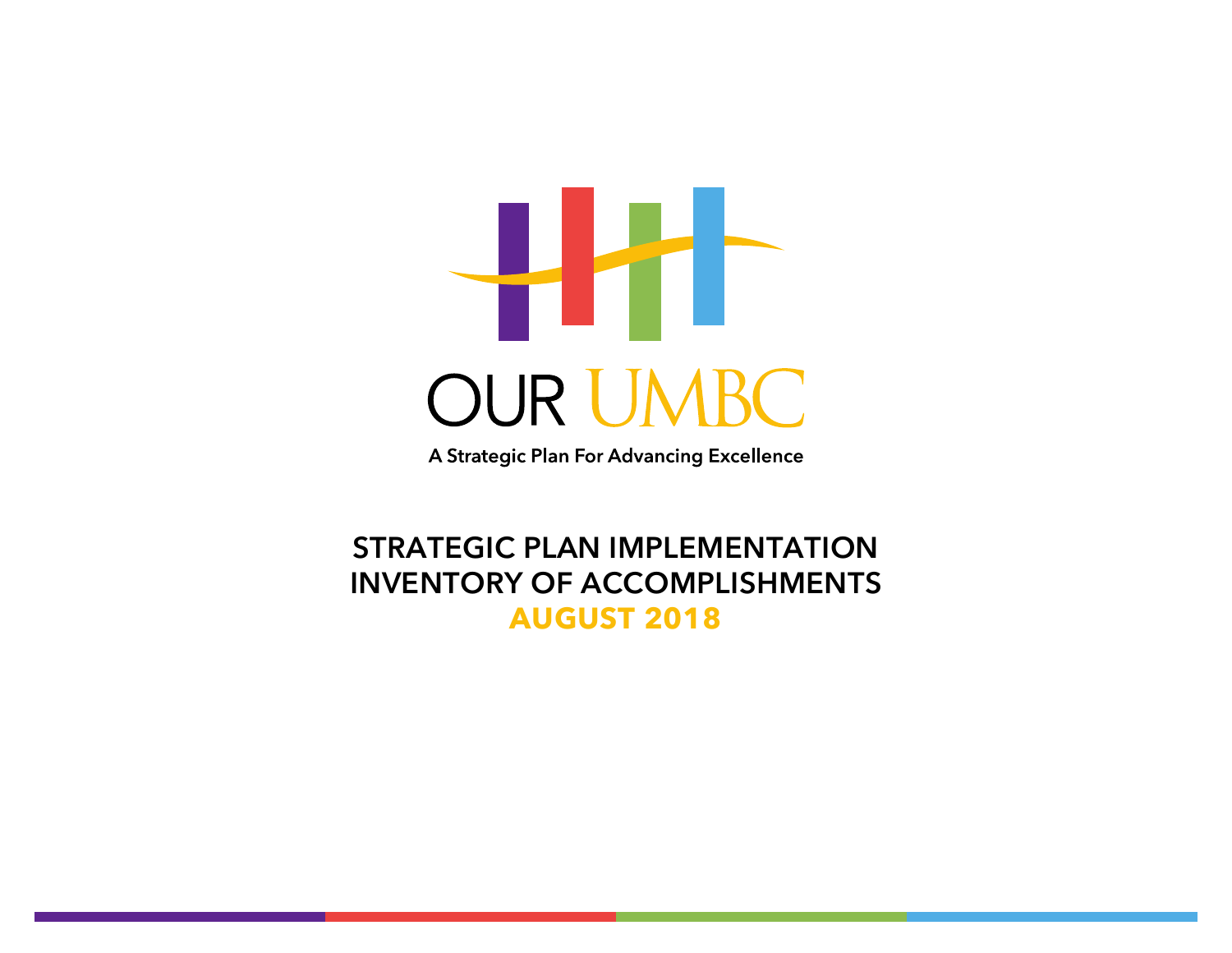Dear Members of the UMBC Community,

I am pleased to share this Inventory of Accomplishments related to implementation of UMBC's strategic plan. Organized around the goals and objectives under each of the four focus areas outlined in Our UMBC: A Strategic Plan for Advancing Excellence and the priorities identified by the Foundations Work Group, this Inventory shows the progress we have made over the last two years and our priorities for the next two.

As we enter the third year of implementation of our strategic plan, I hope you will join me in celebrating the substantial progress we have made so far and continuing our work to advance our institutional mission.

None of this would have been possible without your engagement, hard work, and commitment.

Thank you for all that you do for Our UMBC.

Philip V Rais

Philip J. Rous Provost and Senior Vice President for Academic Affairs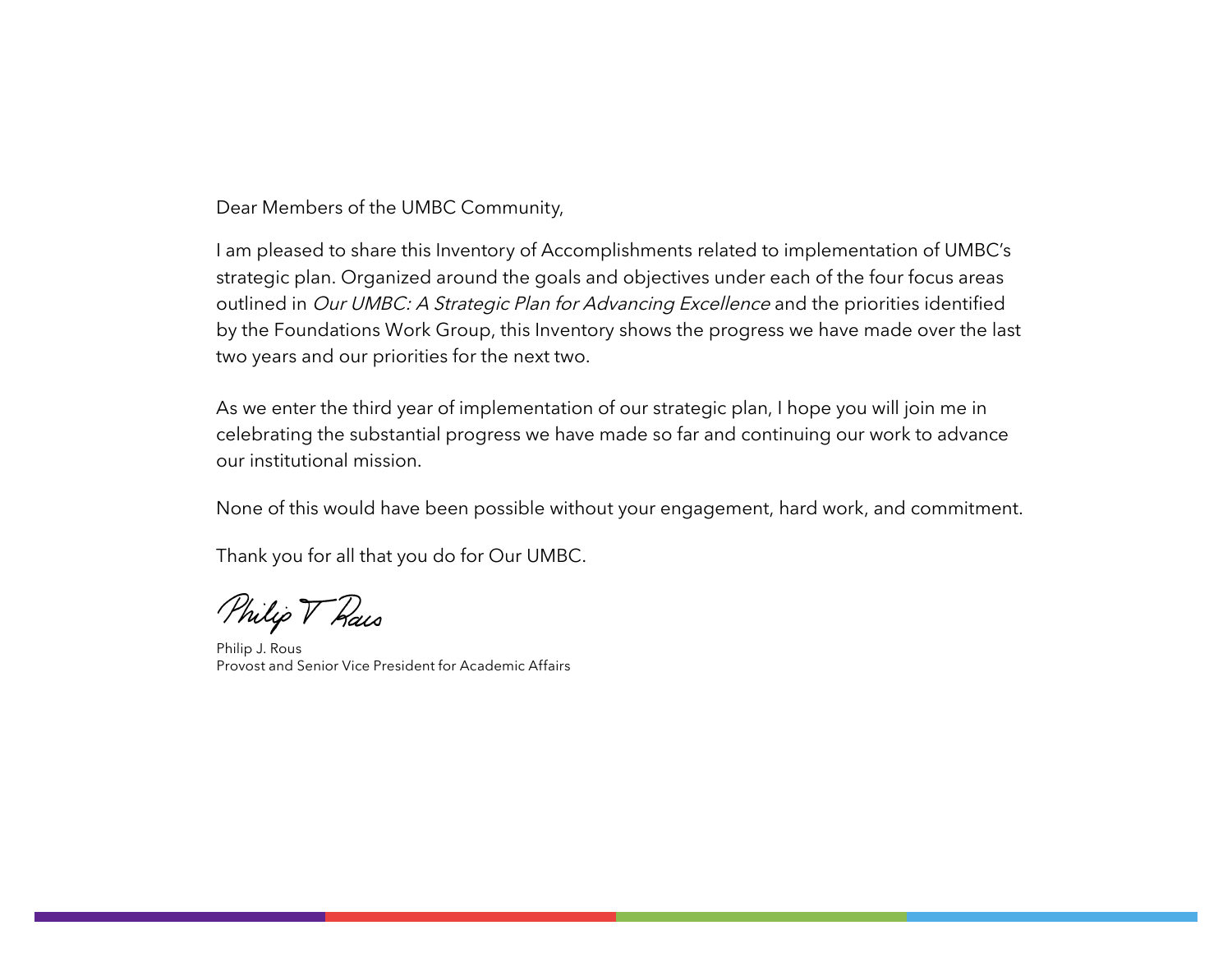#### **Abbreviations**:

- A&F Administration and Finance
- CAHSS College of Arts, Humanities, and Social Sciences
- CC Career Center
- CIRCA Center for Innovation, Research, and Creativity in the Arts
- CNMS College of Natural and Mathematical Sciences
- COEIT College of Engineering and Information Technology
- CWIT Center for Women in Technology
- DOIT Division of Information and Technology
- DPS Division of Professional Studies
- ELI English Language Institute
- EM Office of Enrollment Management
- FS Financial Services
- GS Graduate School
- HR Human Resources
- IES International Education Services
- IRADS Institutional Research, Analysis & Decision Support
- IRC Imaging Research Center
- MIPAR Maryland Institute for Policy Analysis and Research
- OAPA Office of Academic and Pre-Professional Advising
- OIA Office of Institutional Advancement
- OVPR Office of the Vice President for Research
- SA Division of Student Affairs
- UAA Division of Undergraduate Academic Affairs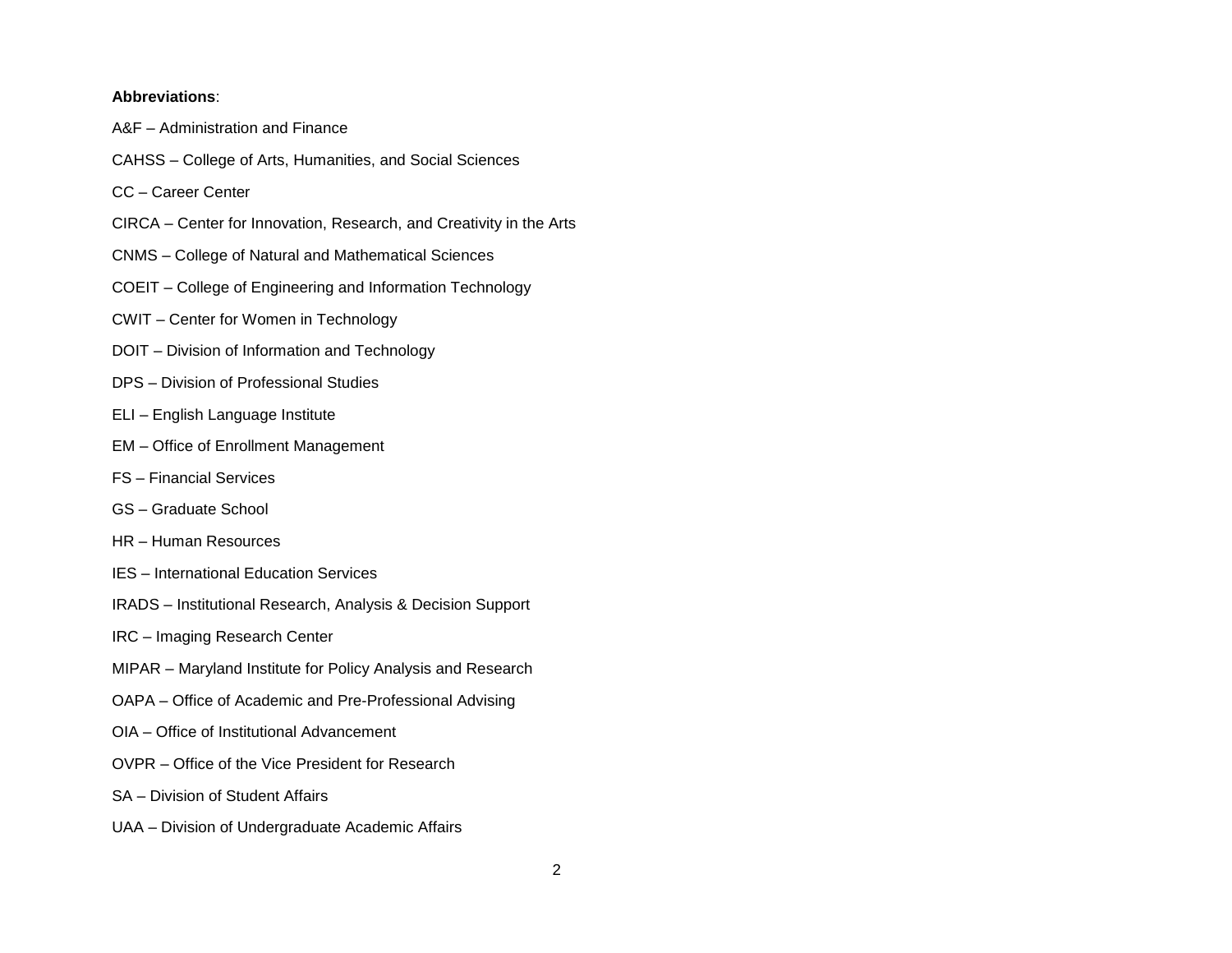# **The Student Experience**

**Strategic Goal 1:** Increase degree completion and shorten students' time to degree.

| <b>Supporting Objectives</b>                  | 2016-2017                                                                                                                                                                                                                                                                                                                             | 2017-2018                                                                                                                                                                                                                                                                                                                                                                                                                                                                                                                                                                                                                                                                                                                                                                                                                                                                                                               | <b>Next Steps for 2018-2020</b>                                                                                                                                                                                                                                                                                                                                                                                                                                                                                                                                                                                                                                                                                                   |
|-----------------------------------------------|---------------------------------------------------------------------------------------------------------------------------------------------------------------------------------------------------------------------------------------------------------------------------------------------------------------------------------------|-------------------------------------------------------------------------------------------------------------------------------------------------------------------------------------------------------------------------------------------------------------------------------------------------------------------------------------------------------------------------------------------------------------------------------------------------------------------------------------------------------------------------------------------------------------------------------------------------------------------------------------------------------------------------------------------------------------------------------------------------------------------------------------------------------------------------------------------------------------------------------------------------------------------------|-----------------------------------------------------------------------------------------------------------------------------------------------------------------------------------------------------------------------------------------------------------------------------------------------------------------------------------------------------------------------------------------------------------------------------------------------------------------------------------------------------------------------------------------------------------------------------------------------------------------------------------------------------------------------------------------------------------------------------------|
| 1.1 Improve course planning and<br>scheduling | • Launched Undergraduate Student<br>Success Committee and<br>Persistence Committee.<br>• Made policy changes to help<br>students complete their degrees in<br>a timely manner (e.g., requiring<br>students to have completed, or be<br>enrolled in, all degree<br>requirements to participate in the<br>commencement ceremony). (UAA) | • Base-funded and completed<br>installation of analytics tools<br>focused on student progression<br>and success. (Provost; DOIT)<br>• In collaboration with college<br>deans, began the development of<br>college-level dashboards for<br>monitoring student progression.<br>• Implemented tracking of co-<br>curricular engagement and<br>targeted interventions for non-<br>engaged students. (SA)<br>• Undergraduate Student Success<br>Committee began identifying<br>metrics for evaluating student<br>success over time. (UAA)<br>• Created graduate student success<br>committee. (GS)<br>• Launched "Finish 15" campaign to<br>support retention and timely<br>graduation of students. (EM)<br>• Joined Council of Graduate<br>Schools Ph.D. Career Pathways<br>project and the Coalition for Next<br>Generation Life Science. (GS)<br>• Promoted use of data by graduate<br>program directors to track student | • Continue study of the impact of<br>degree pathways and course<br>scheduling on time to degree,<br>retention, and graduation rates.<br>(DOIT)<br>• Examine data and take action<br>toward Undergraduate Student<br>Success Committee goals.<br>• Create undergraduate and<br>graduate program committees to<br>improve course planning and<br>scheduling. (COEIT)<br>• Identify bottlenecks in course<br>planning and scheduling and work<br>with departments to design and<br>assess interventions. (CAHSS)<br>• Assess impact of "Finish 15"<br>initiative on time-to-degree.<br>• Begin curriculum integration of<br>study abroad initiative to better<br>align study abroad options with<br>major course requirements. (IES) |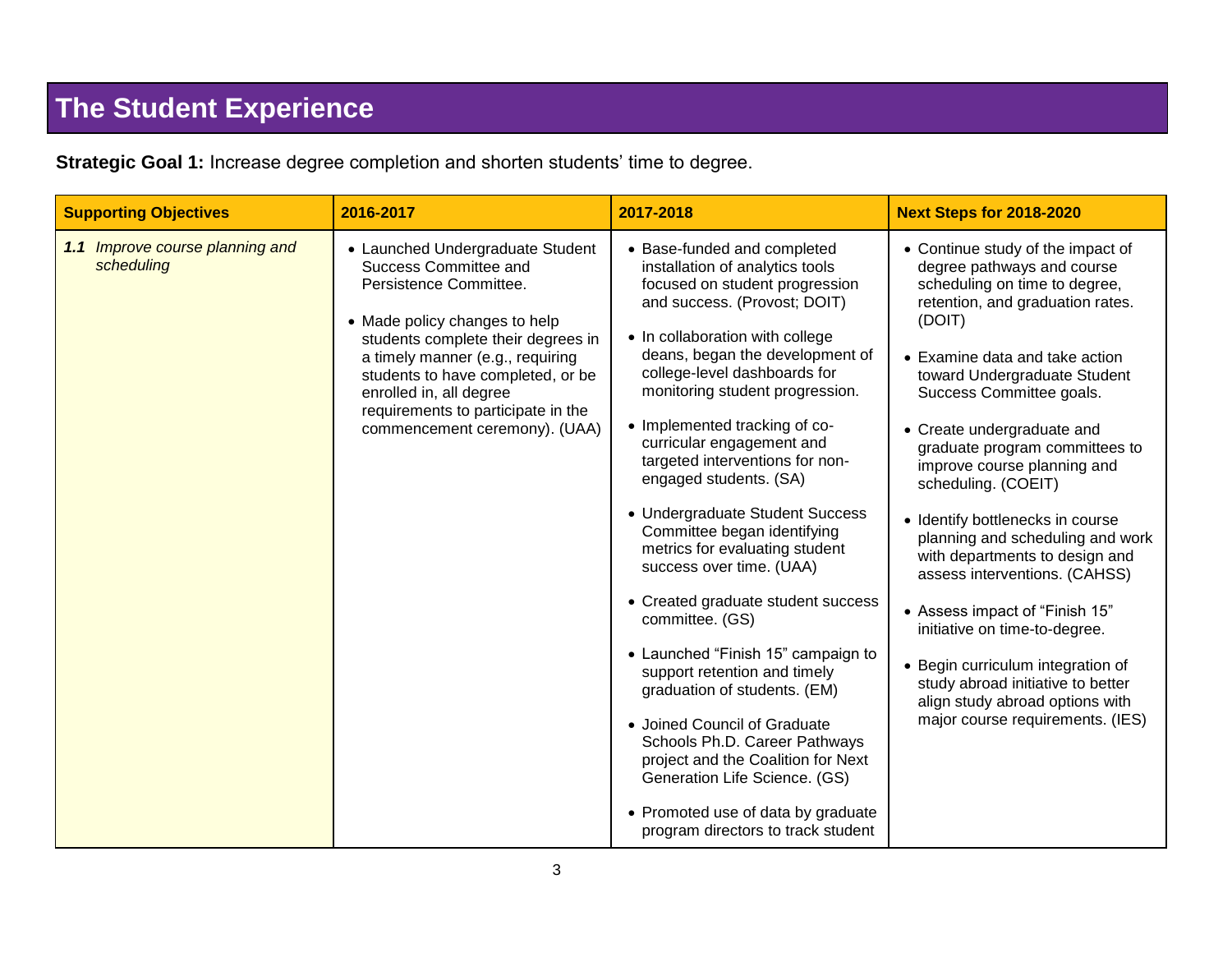|                                   | performance. (GS)<br>• Implemented online study abroad<br>database to facilitate searching for<br>study abroad programs using<br>central directory. (IES)                                                                                                                                                                                                                                                                                  |                                                                                                                                                     |
|-----------------------------------|--------------------------------------------------------------------------------------------------------------------------------------------------------------------------------------------------------------------------------------------------------------------------------------------------------------------------------------------------------------------------------------------------------------------------------------------|-----------------------------------------------------------------------------------------------------------------------------------------------------|
| 1.2 Improve use of informal space | • Piloted StudyTree to support<br>virtual study groups and<br>supplemental learning. (DOIT)<br>• Created additional informal<br>gathering space for students in<br>Arbutus by launching OCA Mocha,<br>a student-driven project. (SA)<br>• Launched Instructional Space &<br>Scheduling Review study to<br>review current practices, policies<br>and outcomes regarding the use<br>and scheduling of instructional<br>spaces (Provost, A&F) | • Evaluate findings and<br>recommendations from the<br>Instructional Space & Scheduling<br>Review study and develop action<br>plans. (Provost; A&F) |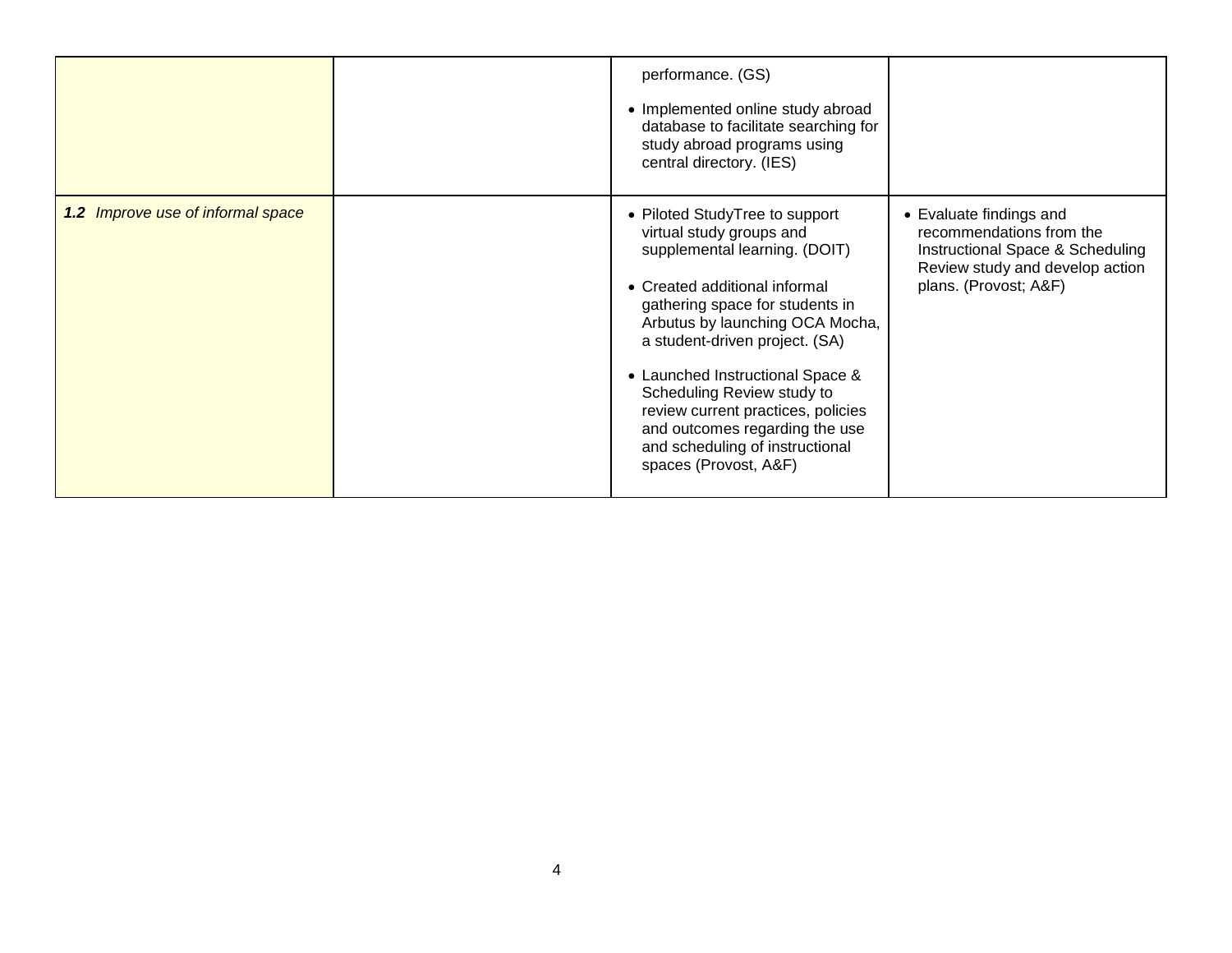**Strategic Goal 2:** Systematically improve the quality and consistency of academic advising and mentoring of undergraduate and graduate students.

| <b>Supporting Objectives</b>                   | 2016-2017                                                                                                                                                                                                                                                                                                                                                                                                                                                                                                                                                                                     | 2017-2018                                                                                                                                                                                                                                                                                                                                                                                                                                                                                                                                                                                                                                                                                                                                                                                                                                                                                                                                                                                          | <b>Next Steps for 2018-2020</b>                                                                                                                                                                                                                                                                                                                                                                                                                                                                                                                                                                                                         |
|------------------------------------------------|-----------------------------------------------------------------------------------------------------------------------------------------------------------------------------------------------------------------------------------------------------------------------------------------------------------------------------------------------------------------------------------------------------------------------------------------------------------------------------------------------------------------------------------------------------------------------------------------------|----------------------------------------------------------------------------------------------------------------------------------------------------------------------------------------------------------------------------------------------------------------------------------------------------------------------------------------------------------------------------------------------------------------------------------------------------------------------------------------------------------------------------------------------------------------------------------------------------------------------------------------------------------------------------------------------------------------------------------------------------------------------------------------------------------------------------------------------------------------------------------------------------------------------------------------------------------------------------------------------------|-----------------------------------------------------------------------------------------------------------------------------------------------------------------------------------------------------------------------------------------------------------------------------------------------------------------------------------------------------------------------------------------------------------------------------------------------------------------------------------------------------------------------------------------------------------------------------------------------------------------------------------------|
| 2.1 Improve academic advising and<br>mentoring | • Formed Advising Task Force to<br>review the 2008 Advising Work<br>Group Report and make new<br>recommendations with focus on<br>assessment, technology, and use<br>of analytics. (Provost; EM)<br>• Developed Visual Degree Audit<br>(Degree Donut), a new advising<br>tool that will make it easier for<br>students and faculty to quickly see<br>if students are on track to<br>complete the requirements for<br>their degrees and certificates.<br>(DOIT)<br>• Established MOU Data Sharing<br>agreement with feeder schools, to<br>improve experiences of transfer<br>students. (IRADS) | • Advising Task Force delivered its<br>report with recommendations.<br>(Provost; EM)<br>• Implemented new advanced data<br>analytics infrastructure (CIVITAS)<br>and began deploying the new<br>tools in support of our<br><b>Undergraduate Student Success</b><br><b>Committee and Persistence</b><br>Committee. (DOIT; IRADS)<br>• Implemented Visual Degree Audit<br>(Degree Donut) for students and<br>advisors. (DOIT; EM)<br>• Developed new Student Advising<br>Planner (Degree Planner),<br>designed to support student<br>advising and academic planning.<br>(DOIT; EM)<br>• Create co-curricular dashboard to<br>track co-curricular engagement<br>and target interventions for "non-<br>engaged" students. (SA)<br>• Piloted a new advisor training<br>program. (OAPA)<br>• Added a staff member to focus on<br>advising freshmen and transfer<br>students in the Sherman STEM<br>Teacher Scholars Program. (UAA)<br>• Implemented STEM Transfer<br><b>Student Success Initiatives.</b> | • Review and implement Advising<br>Task Force recommendations.<br>(Provost; UAA; EM)<br>• Implement Student Advising<br>Planner (Degree Planner). (DOIT;<br>EM)<br>• Create undergraduate and<br>graduate program committees in<br>COEIT to improve academic<br>advising and mentoring. (COEIT)<br>• Implement new PreMed program<br>under Science and Math Advising<br>Resource Team and restructure<br>professional advising. (CNMS)<br>• Launch a full advisor training<br>program. (OAPA)<br>• Launch "The Major Event" in Fall<br>2018, which will assist students to<br>learn about programs and<br>opportunities at UMBC. (OAPA) |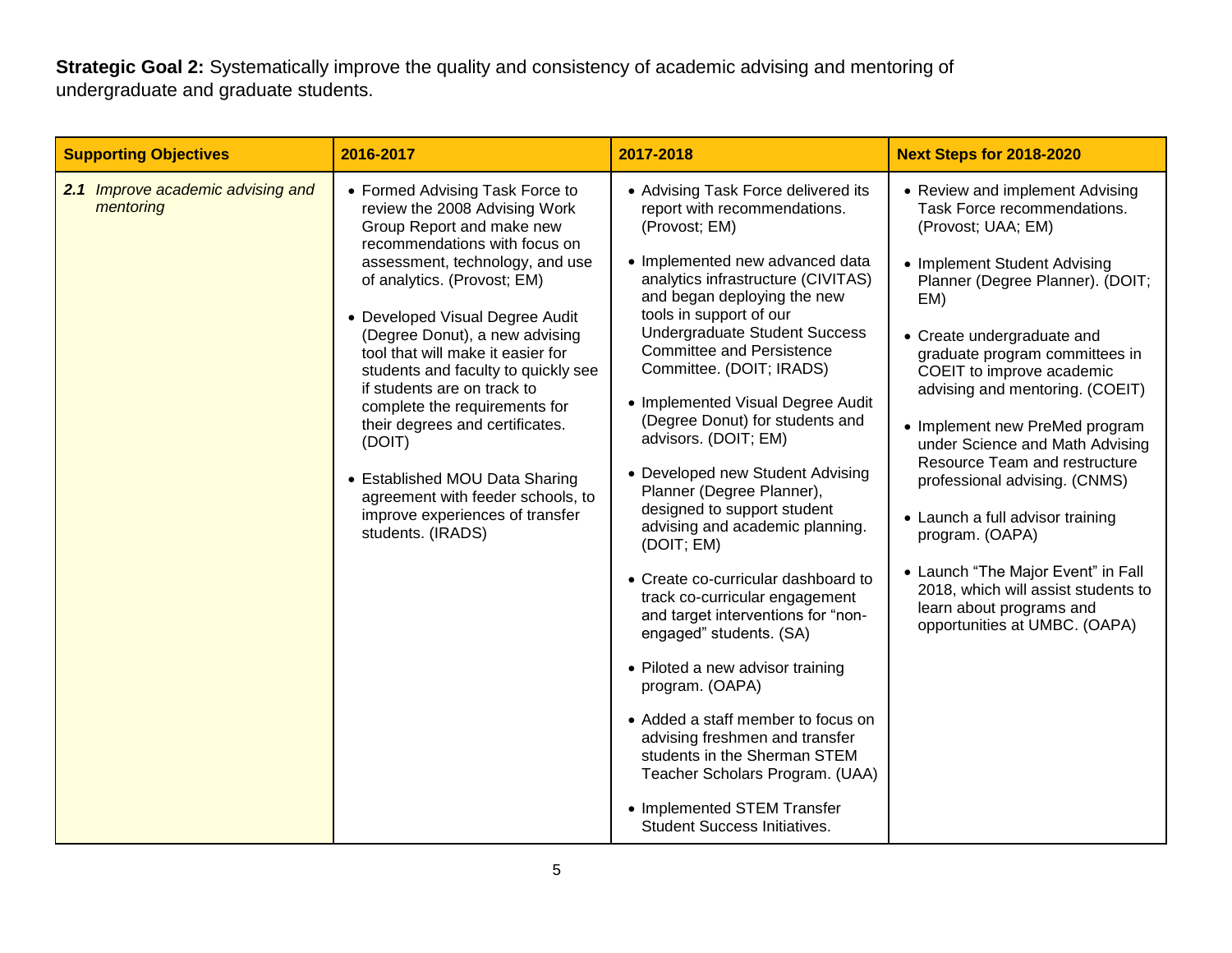| (CNMS)                                                                                                                                              |
|-----------------------------------------------------------------------------------------------------------------------------------------------------|
| • Implemented BUILD<br>Initiatives/Hill-Lopes Scholarship<br>to support students placed at high<br>risk. (CNMS)<br>• Increased participation in the |
| Summer Bridge Program through<br>enhanced marketing and the<br>newly established Retriever<br>Jumpstart Scholarship. (UAA; EM)                      |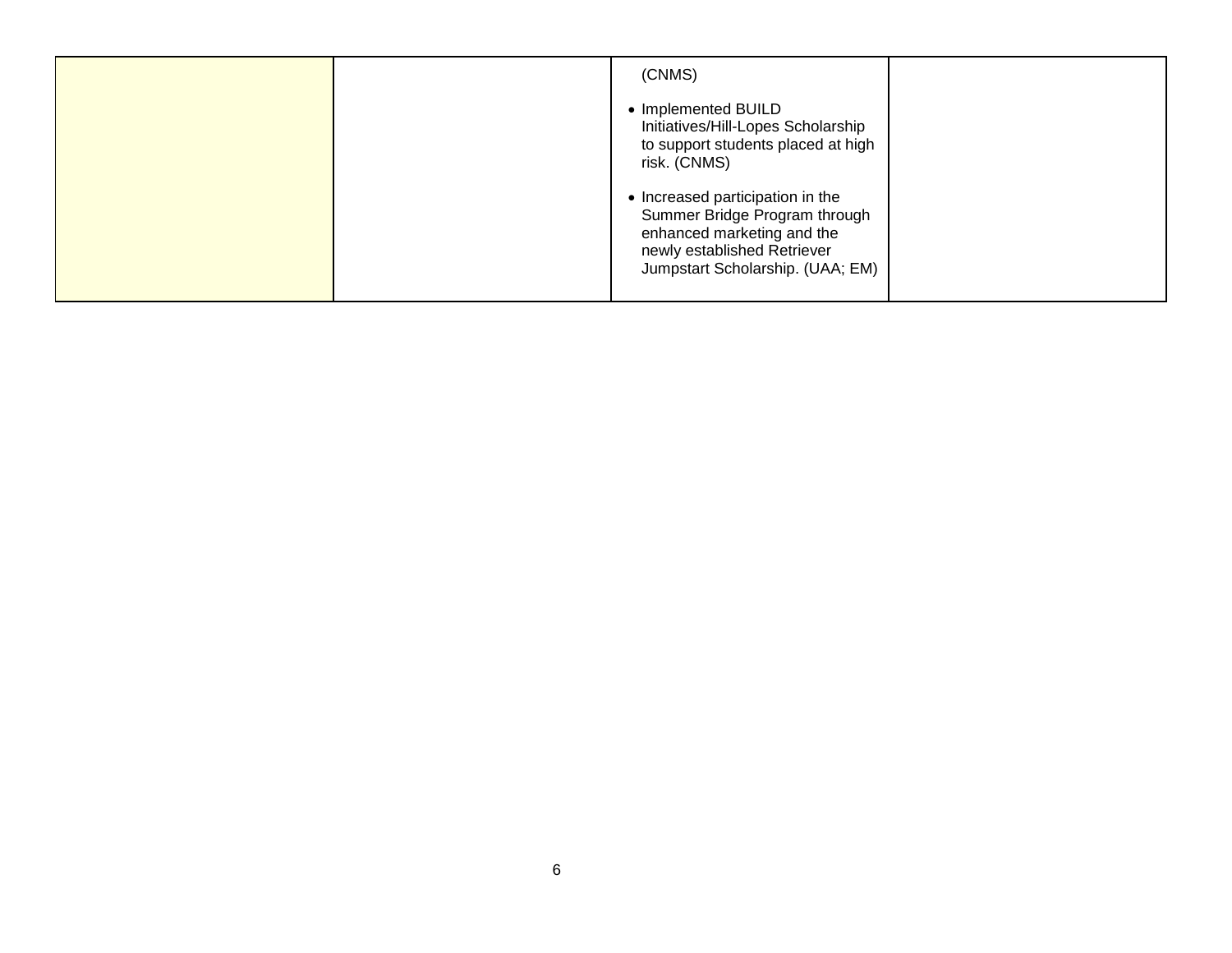**Strategic Goal 3:** Leverage the strength of UMBC's compositional diversity by increasing the cultural and global competencies of all students.

| <b>Supporting Objectives</b>                              | 2016-2017 | 2017-2018                                                                                                                                                                                                                                                                                                                                                                                                                                                                                                                                                                                                                                                                                                                                                                                                                                                                                                      | <b>Next Steps for 2018-2020</b>                                                                                                                                                                                                                                                                                                                                     |
|-----------------------------------------------------------|-----------|----------------------------------------------------------------------------------------------------------------------------------------------------------------------------------------------------------------------------------------------------------------------------------------------------------------------------------------------------------------------------------------------------------------------------------------------------------------------------------------------------------------------------------------------------------------------------------------------------------------------------------------------------------------------------------------------------------------------------------------------------------------------------------------------------------------------------------------------------------------------------------------------------------------|---------------------------------------------------------------------------------------------------------------------------------------------------------------------------------------------------------------------------------------------------------------------------------------------------------------------------------------------------------------------|
| 3.1 Promote global and cultural<br>competency in students |           | • Supported faculty and students to<br>apply for and receive Boren,<br>Fulbright, Gilman and other<br>prestigious awards for research<br>and applied internship<br>experiences abroad. (IES)<br>• U.S. News featured UMBC as one<br>of its "Top Universities for<br>International Students," a new list<br>of U.S. universities that have a<br>particularly strong commitment to<br>supporting international students.<br>• UMBC was the only U.S.<br>institution to be named a finalist<br>for a PIEoneer Award in the<br>category of international student<br>support.<br>• Joined the American Council on<br><b>Education 2018-2020</b><br>Internationalization Laboratory.<br>• Joined the Maryland International<br>Education Consortium (MIEC), an<br>initiative designed to advance<br>international education in the state<br>of Maryland. (IES)<br>• UMBC became a member of<br>various international | • Expand Interact - a pilot program<br>designed to develop basic<br>listening and interaction skills to<br>help first year students navigate<br>culturally diverse contexts - to all<br>first year residence halls. (SA)<br>• Participate in the American<br>Council on Education 2018-2020<br>Internationalization Laboratory, a<br>cohort-based program that will |
|                                                           |           |                                                                                                                                                                                                                                                                                                                                                                                                                                                                                                                                                                                                                                                                                                                                                                                                                                                                                                                | enable UMBC to further develop<br>the international dimensions of our<br>strategic plan.<br>• Participate in MIEC retreat and                                                                                                                                                                                                                                       |
|                                                           |           |                                                                                                                                                                                                                                                                                                                                                                                                                                                                                                                                                                                                                                                                                                                                                                                                                                                                                                                | plan activities for AY 2019.<br>• Develop an updated vision for<br>diversity and inclusion in COEIT.                                                                                                                                                                                                                                                                |
|                                                           |           |                                                                                                                                                                                                                                                                                                                                                                                                                                                                                                                                                                                                                                                                                                                                                                                                                                                                                                                | (COEIT; CWIT)<br>• Expand New Student Orientation                                                                                                                                                                                                                                                                                                                   |
|                                                           |           |                                                                                                                                                                                                                                                                                                                                                                                                                                                                                                                                                                                                                                                                                                                                                                                                                                                                                                                | "Dawg Days" optional excursions<br>to include "Dawg Days Abroad" to<br>introduce new students to the<br>many benefits of study abroad.<br>(EM; IES)                                                                                                                                                                                                                 |
|                                                           |           | organizations, increasing its global<br>presence. (IES)                                                                                                                                                                                                                                                                                                                                                                                                                                                                                                                                                                                                                                                                                                                                                                                                                                                        | • Transition Study Abroad Fair to<br>Global Opportunities Fair to<br>encourage student participation in<br>both on- and off-campus global<br>learning programs. (IES)                                                                                                                                                                                               |
|                                                           |           | • UMBC signed various agreements<br>with foreign universities to develop<br>additional global opportunities for                                                                                                                                                                                                                                                                                                                                                                                                                                                                                                                                                                                                                                                                                                                                                                                                |                                                                                                                                                                                                                                                                                                                                                                     |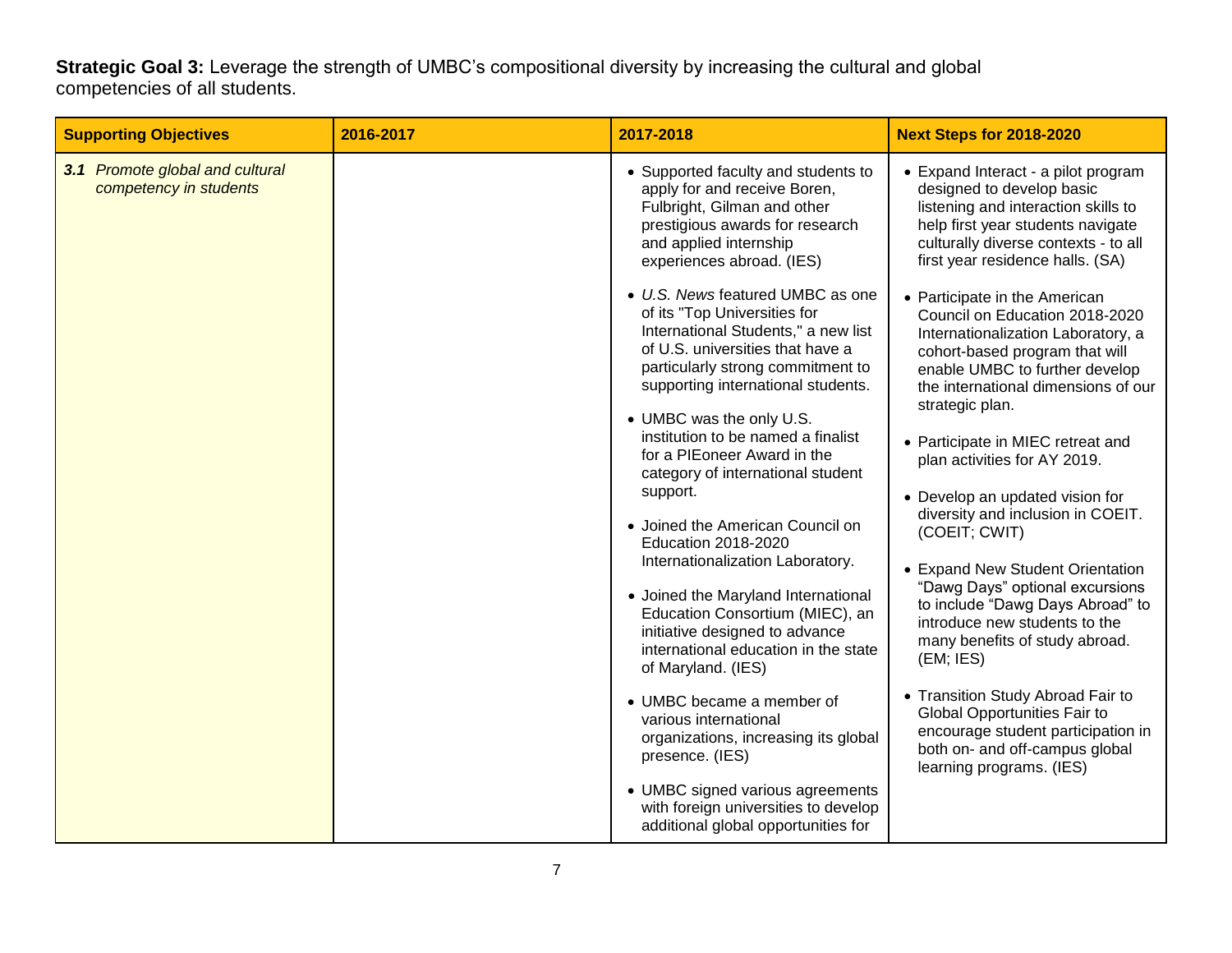|                                                |                                                                                                                                                                                                                                                                                                                                                                                                                           | faculty and students. (IES;<br>Provost)                                                                                                                                                                                                                                                                                                                                                                                                                                                                                                                                                                                                                                                                                                                                                                                                                                                                                                                                                                                                                   |                                                                                                                                                                                                                                                                                                                                                                                                                                             |
|------------------------------------------------|---------------------------------------------------------------------------------------------------------------------------------------------------------------------------------------------------------------------------------------------------------------------------------------------------------------------------------------------------------------------------------------------------------------------------|-----------------------------------------------------------------------------------------------------------------------------------------------------------------------------------------------------------------------------------------------------------------------------------------------------------------------------------------------------------------------------------------------------------------------------------------------------------------------------------------------------------------------------------------------------------------------------------------------------------------------------------------------------------------------------------------------------------------------------------------------------------------------------------------------------------------------------------------------------------------------------------------------------------------------------------------------------------------------------------------------------------------------------------------------------------|---------------------------------------------------------------------------------------------------------------------------------------------------------------------------------------------------------------------------------------------------------------------------------------------------------------------------------------------------------------------------------------------------------------------------------------------|
| 3.2 Increase tenure-track faculty<br>diversity | • Continued numerous faculty<br>diversity initiatives and linked them<br>to 5-year faculty hiring plans.<br>• Converted all 3 Postdoctoral<br><b>Fellows for Faculty Diversity</b><br>(Cohort III) to tenure-track<br>positions. (CAHSS)<br>• Launched a new five-year initiative<br>to promote diversity and inclusion<br>in the humanities through a grant<br>from the Andrew W. Mellon<br>Foundation. (CAHSS; Dresher) | • Hired 7 new Postdoctoral Fellows<br>for Faculty Diversity (Cohort IV).<br>(Provost; Colleges)<br>• Hired 1 new Natural Sciences Pre-<br>Professoriate Fellow. (CNMS)<br>• Obtained institutional membership<br>to the National Center for Faculty<br>Development and Diversity.<br>• All candidates for full-time faculty<br>positions submitted statement<br>about experience<br>with/commitment to fostering<br>inclusive excellence. (CAHSS)<br>• Required all faculty involved in<br>searches to participate in STRIDE<br>facilitated conversations at<br>relevant stages of search.<br>(CAHSS)<br>• College deans reviewed<br>demographics of pools at every<br>stage of search before department<br>may proceed with vetting at that<br>stage. (Colleges)<br>• Streamlined university procedures<br>related to hiring of international<br>faculty requiring immigration<br>support. (IES)<br>• Brought 49 international<br>professors, researchers and<br>scholars to UMBC via the US<br>Department of State's Exchange<br>Visitor Program. (IES) | • Conduct 10 more searches from<br>the multi-year hiring plan.<br>(CAHSS)<br>• Conduct searches for the next<br>cohort of Pre-Professoriate<br>Fellows. (CNMS, COEIT)<br>• Conduct searches for the next<br>cohort of new Postdoctoral<br>Fellows for Faculty Diversity.<br>• Where appropriate consider<br>conversion of current Postdoctoral<br>Fellows for Faculty Diversity and<br>Pre-Professor Fellows to tenure-<br>track positions. |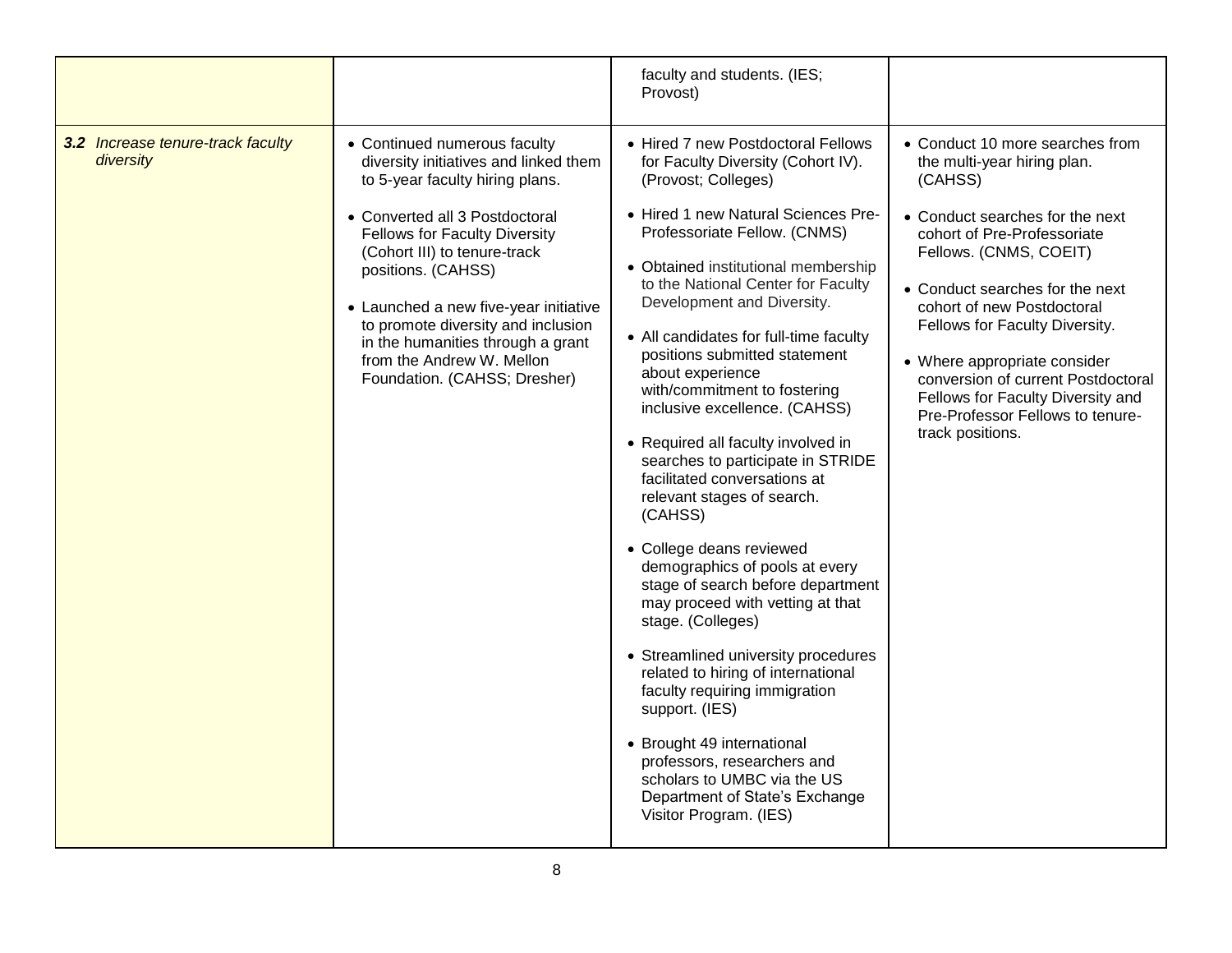| 3.3 Research effect of staff diversity<br>on student experience |  | • Established a new position,<br>Director of Inclusion, to assess<br>and respond to issues related to<br>staff diversity and student<br>experience. (SA) | • Conduct assessment to respond<br>to issues related to staff diversity<br>and student experience. |
|-----------------------------------------------------------------|--|----------------------------------------------------------------------------------------------------------------------------------------------------------|----------------------------------------------------------------------------------------------------|
|-----------------------------------------------------------------|--|----------------------------------------------------------------------------------------------------------------------------------------------------------|----------------------------------------------------------------------------------------------------|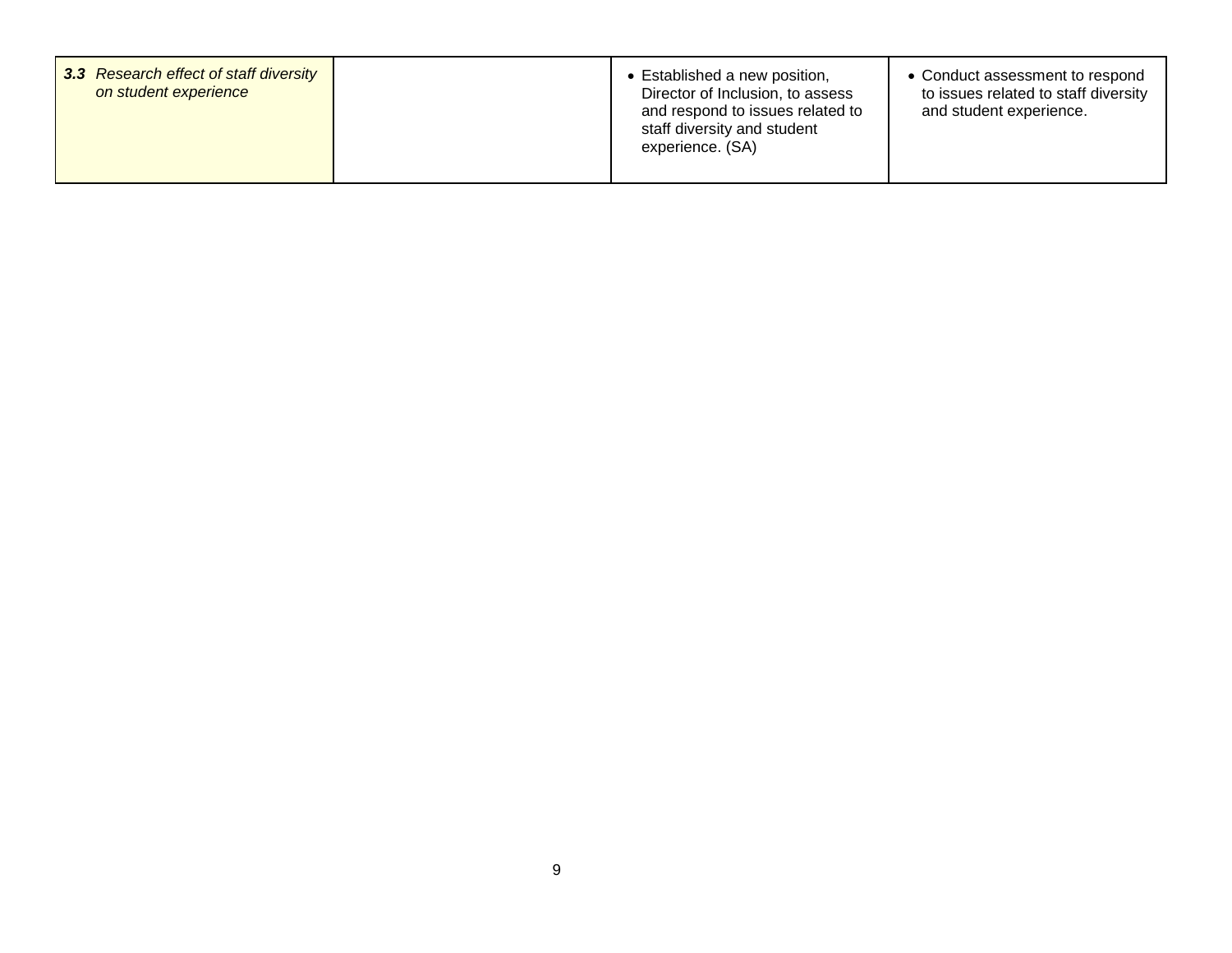**Strategic Goal 4:** Continue to build a campus culture that creates, supports, and expects applied learning experiences that present a wide variety of options for all students (e.g., study abroad, internships, cooperative education, service learning, engaged scholarship, artistic performance, and teaching and graduate assistantships).

| <b>Supporting Objectives</b>                | 2016-2017                                                                                                                                                                                                                                                                                                                                                                                                                                                                                                                                                                                                                                                                        | 2017-2018                                                                                                                                                                                                                                                                                                                                                                                                                                                                                                                                                                                                                                                                                                                                                                                                                                                                                                                                                                                           | <b>Next Steps for 2018-2020</b>                                                                                                                                                                                                                                                                                                                                                                                                                                                                                                                                                             |
|---------------------------------------------|----------------------------------------------------------------------------------------------------------------------------------------------------------------------------------------------------------------------------------------------------------------------------------------------------------------------------------------------------------------------------------------------------------------------------------------------------------------------------------------------------------------------------------------------------------------------------------------------------------------------------------------------------------------------------------|-----------------------------------------------------------------------------------------------------------------------------------------------------------------------------------------------------------------------------------------------------------------------------------------------------------------------------------------------------------------------------------------------------------------------------------------------------------------------------------------------------------------------------------------------------------------------------------------------------------------------------------------------------------------------------------------------------------------------------------------------------------------------------------------------------------------------------------------------------------------------------------------------------------------------------------------------------------------------------------------------------|---------------------------------------------------------------------------------------------------------------------------------------------------------------------------------------------------------------------------------------------------------------------------------------------------------------------------------------------------------------------------------------------------------------------------------------------------------------------------------------------------------------------------------------------------------------------------------------------|
| 4.1 Improve applied learning<br>experiences | • Posted nearly 8,500 job and intern<br>opportunities on online job board,<br>UMBCworks, and coordinated 697<br>employer visits, an increase of 9%<br>from the previous year. (CC)<br>• Enabled 6,500 students and<br>alumni to participate in career<br>counseling, on-campus interviews,<br>internship placements, and career<br>fair attendance (CC).<br>• Surveyed the Class of 2017 and<br>found that 80% of 2017 graduates<br>had used Career Center services<br>during their time at UMBC. (CC)<br>• Surveyed 2016 graduates and<br>found that 84% of students<br>receiving undergraduate degrees<br>had engaged in applied learning<br>opportunities while at UMBC (CC). | • Received a \$1.3M grant from the<br>Sloan Foundation to support<br>students through scholarships,<br>mentoring, research experiences,<br>and entry into Ph.D. programs in<br>Economics. (CAHSS)<br>• Merged two extant Applied<br>Learning Work Groups and<br>created shared charge. (SA; UAA;<br>Shriver)<br>• Created ongoing fund for small<br>grants to student organizations<br>that promote applied learning<br>experiences. (CAHSS; CNMS;<br>COEIT; Provost)<br>• Increased Applied Learning<br>Experiences requirement in the<br><b>Sherman STEM Teacher Scholars</b><br>Program. (UAA)<br>• Joined the International Student<br>Exchange Program, a study<br>abroad consortia, to help students<br>study abroad for about the same<br>cost as studying at UMBC. (IES)<br>• Continued supporting students to<br>win national and international<br>awards for applied learning and<br>study abroad experiences. (IES)<br>• Doubled the number of UMBC<br>faculty-led study abroad courses. | • Administer the Maryland<br>Technology Internship Program, a<br>new state-wide initiative. (SA)<br>• Determine composition of Applied<br>Learning Work Group. (SA)<br>• Launch new University Business<br>Internship Program to prepare<br>students for careers in higher<br>education. (A&F)<br>• Continue to develop plan for<br>student lab in social sciences.<br>(CAHSS; OIA)<br>• Double the number of UMBC<br>faculty-led study abroad course<br>offerings. (IES)<br>• Launch "Dawg Days Abroad", a<br>pre-matriculation study abroad<br>option for incoming freshmen.<br>(IES; EM) |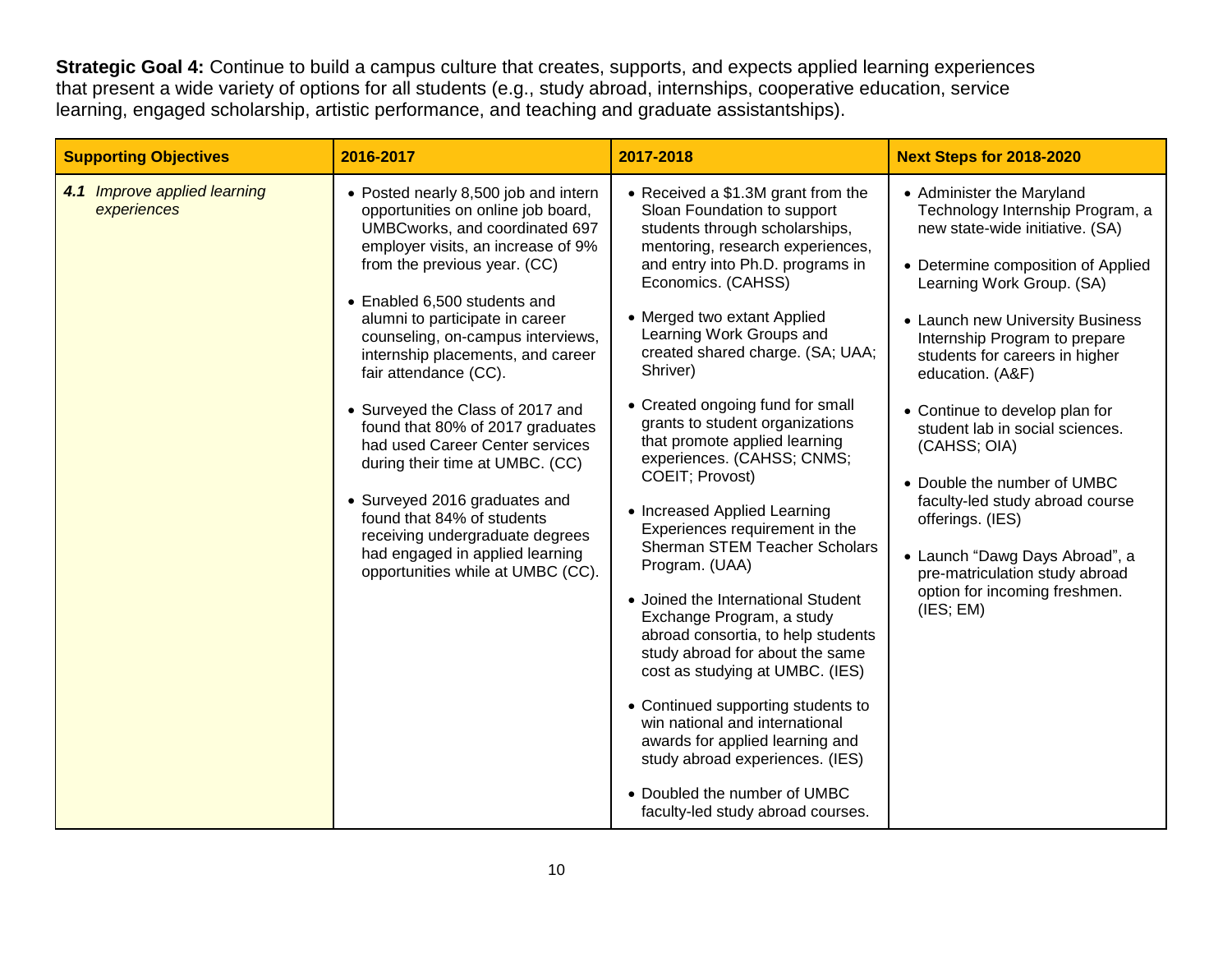|  | (IES) |  |
|--|-------|--|
|  |       |  |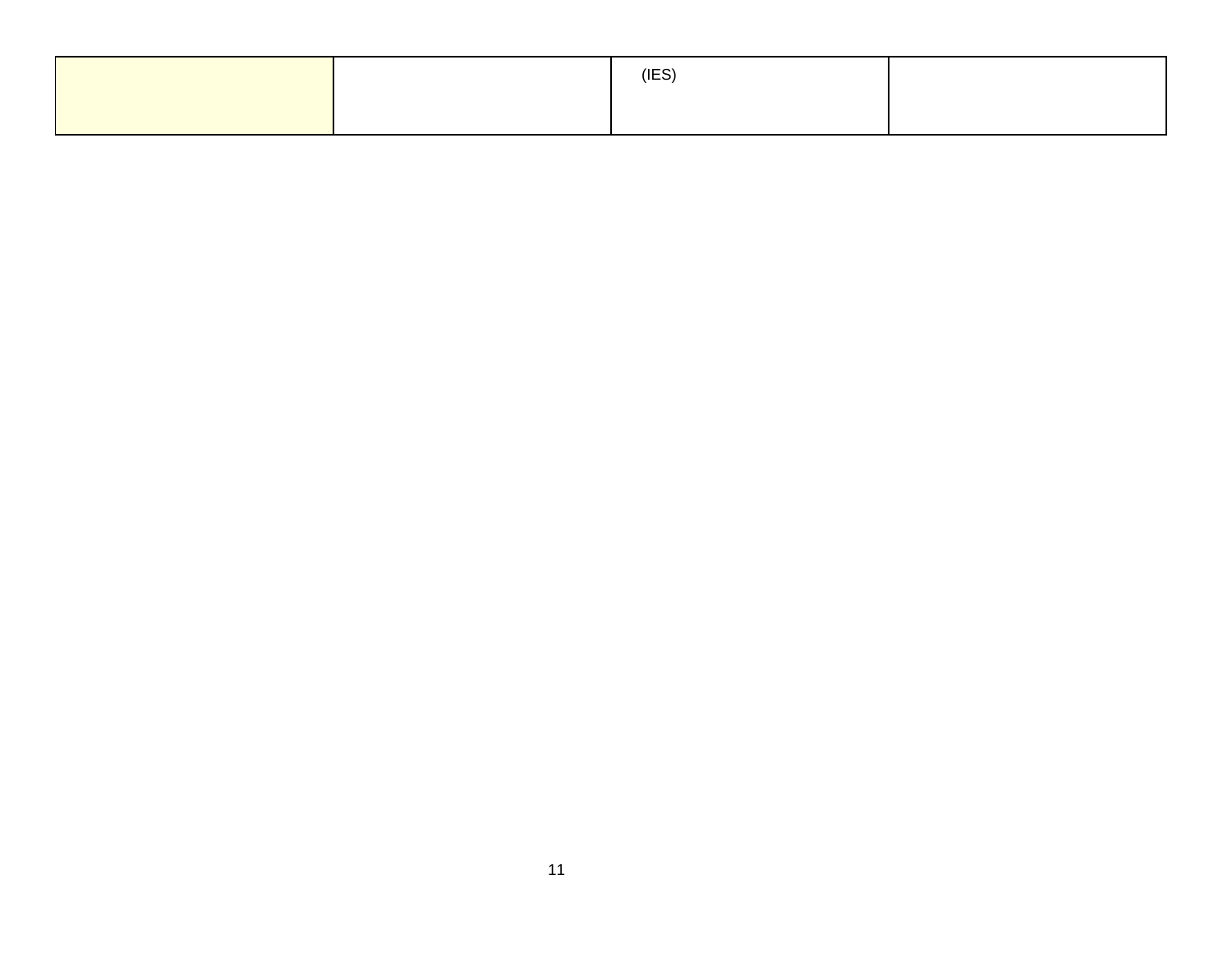#### **Strategic Goal 5:** Promote the health and well-being of students as a foundation for academic and life success.

| <b>Supporting Objectives</b>        | 2016-2017                                                                                                                                                                                                                                                                                                                                                                                                                                                             | 2017-2018                                                                                                                                                                                                                                                                                                                                                                                                                                                                                                                                                                                                                                                                                                                                                            | <b>Next Steps for 2018-2020</b>                                                                                                                                                                                                                                                                                                                                                                                                                                                                                                                                                                                                                                                                                                                                                                             |
|-------------------------------------|-----------------------------------------------------------------------------------------------------------------------------------------------------------------------------------------------------------------------------------------------------------------------------------------------------------------------------------------------------------------------------------------------------------------------------------------------------------------------|----------------------------------------------------------------------------------------------------------------------------------------------------------------------------------------------------------------------------------------------------------------------------------------------------------------------------------------------------------------------------------------------------------------------------------------------------------------------------------------------------------------------------------------------------------------------------------------------------------------------------------------------------------------------------------------------------------------------------------------------------------------------|-------------------------------------------------------------------------------------------------------------------------------------------------------------------------------------------------------------------------------------------------------------------------------------------------------------------------------------------------------------------------------------------------------------------------------------------------------------------------------------------------------------------------------------------------------------------------------------------------------------------------------------------------------------------------------------------------------------------------------------------------------------------------------------------------------------|
| <b>5.1 Improve student services</b> | • Updated the wireless network on<br>campus, installing 2,000 new<br>wireless access points. (DOIT)<br>• All new undergraduate students<br>participated in a financial literacy<br>introductory session as part of our<br>mandatory new student orientation<br>program. (EM)<br>• Provided graduate students with<br>financial literacy training as part of<br>the professional development<br>series offered by The Graduate<br>School and the PROMISE AGEP.<br>(GS) | • Implemented myUMBC personal<br>posts for billing communications.<br>(A&F)<br>• Expanded monthly payment plan<br>to include all existing charges for<br>the plan semester. (A&F)<br>• Re-wrote "billing and payment"<br>content in the New Student<br>Orientation Advising and<br>Registration Guide to better<br>communicate these processes.<br>(FAS; A&F)<br>• Updated the billing and payment<br>sections of the Student Business<br>Services website. (A&F)<br>• Continued to offer financial literacy<br>introductory session as part of our<br>mandatory new student orientation<br>program.<br>• Provided Financial Smarts Cash<br>Course to hundreds of students.<br>• Continued to provide graduate<br>students with financial literacy<br>training. (GS) | • Launch staff training on sexual<br>misconduct, alcohol and other<br>drugs, including opioid education<br>(HR)<br>• Continue a phased renewal of<br>residential facilities. (A&F)<br>• Pilot "Financialsmarts Grant," a<br>program designed to encourage<br>financially neediest students to<br>complete our online financial<br>literacy course. (EM; FS)<br>• Pilot "MyBudgetCoach," a free<br>year-long, one-on-one, budget<br>coaching program. (EM, FS).<br>• Continue to enhance student<br>services for our undergraduate<br>and graduate students at USG<br>with USM partners. (DPS)<br>• Implement an online immigration<br>case management system for<br>international students. (IES)<br>• Hire an additional advisor to<br>increase access to international<br>student support services. (IES) |
|                                     |                                                                                                                                                                                                                                                                                                                                                                                                                                                                       | • Launched new educational<br>software for students on sexual<br>misconduct, alcohol and other<br>drugs, including opioid education.<br>(HR)<br>• Leveraged existing IT resources<br>(e.g., DocuSign, RT) to enhance                                                                                                                                                                                                                                                                                                                                                                                                                                                                                                                                                 |                                                                                                                                                                                                                                                                                                                                                                                                                                                                                                                                                                                                                                                                                                                                                                                                             |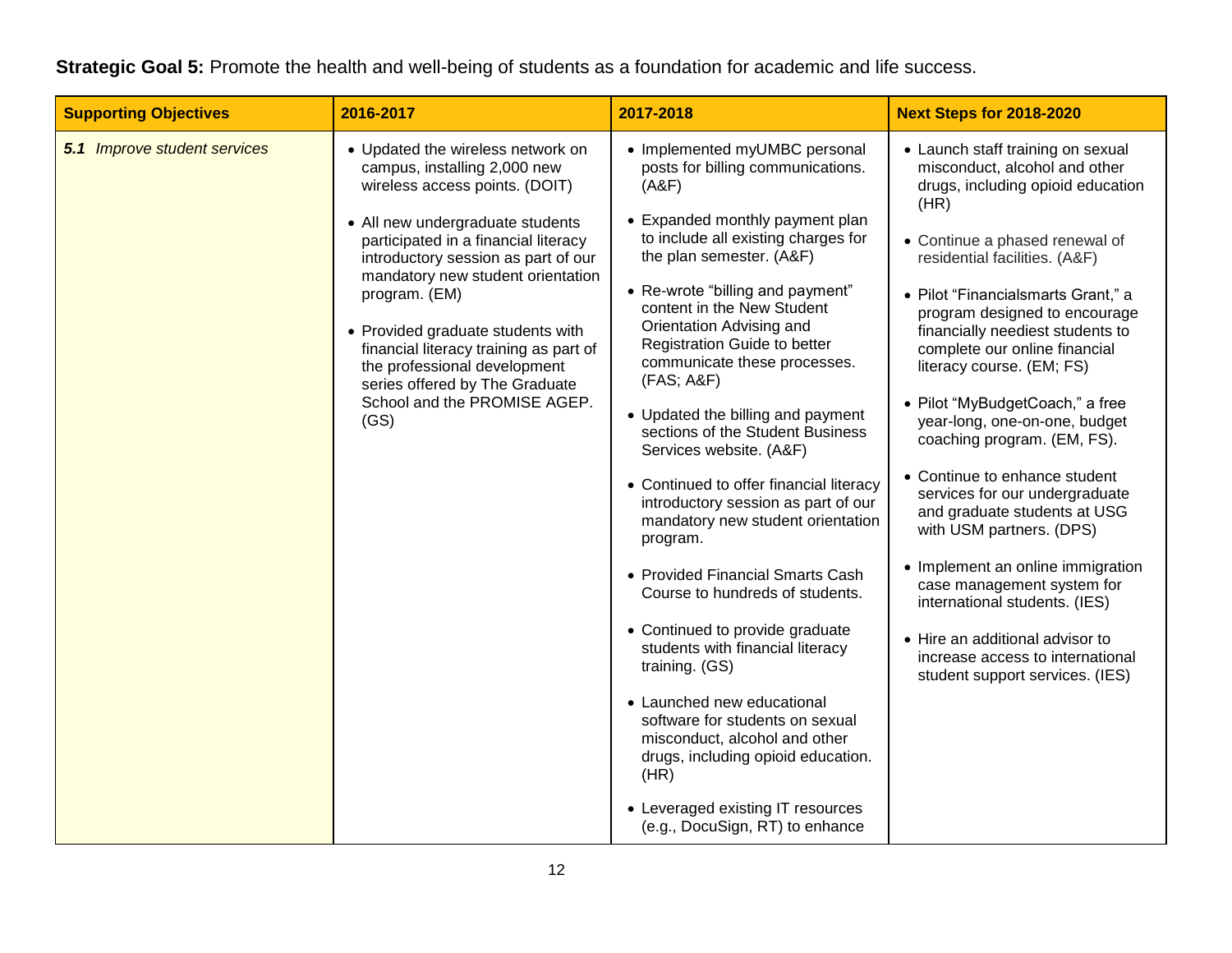|                                                                         |                                                                                                                                                                                                                                                                                                         | usability of online student services<br>forms and expedited processing.<br>(EM, DOIT)<br>• Launched a social media<br>campaign to increase students'<br>access to information related to<br>advising. (OAPA)                                                                                                                                                                                                                                                                                                                                            |                                                                                                                                                                                                        |
|-------------------------------------------------------------------------|---------------------------------------------------------------------------------------------------------------------------------------------------------------------------------------------------------------------------------------------------------------------------------------------------------|---------------------------------------------------------------------------------------------------------------------------------------------------------------------------------------------------------------------------------------------------------------------------------------------------------------------------------------------------------------------------------------------------------------------------------------------------------------------------------------------------------------------------------------------------------|--------------------------------------------------------------------------------------------------------------------------------------------------------------------------------------------------------|
| <b>5.2</b> Support students who feel<br>overwhelmed                     | • University Health Services<br>received three-year accreditation<br>from the Accreditation Association<br>for Ambulatory Health Care.<br>• Developed and hosted the first<br>statewide training on risk<br>assessment and threat<br>management for higher education<br>professionals in Maryland. (SA) | • Added psychologist to Counseling<br>Center. (SA)<br>• Began a study to explore<br>implementation of a recovery<br>house. (SA)<br>• Improved support for graduate<br>students who are feeling<br>overwhelmed. (GS)                                                                                                                                                                                                                                                                                                                                     |                                                                                                                                                                                                        |
| <b>5.3</b> Promote campus activities to<br>faculty, staff, and students | • Made a positive impact on faculty,<br>staff, and students by launching a<br>new campus-wide recreation<br>wellness initiative. (HR)<br>• Recorded 200,000 visits to the<br>RAC in the past year.                                                                                                      | • Increased targeted marketing of<br>campus events through online<br>events hub and coordination of<br>scheduling. (SA)<br>• Procured management services<br>for the Event Center. (A&F)<br>• Celebrated Women's Center's 25 <sup>th</sup><br>anniversary.<br>• Offered discounted student rates<br>for basketball games, concerts,<br>and student life events throughout<br>the year. (A&F)<br>• RAC renovation planning and<br>design underway. (A&F)<br>• Developed intercultural<br>development workshops and<br>simulations for faculty and staff. | • Relocate Health Services and<br>Counseling Center to RAC, and<br>expand recreation, food pantry,<br>and health education. (SA; A&F)<br>• Expand promotion of arts and<br>culture events to students. |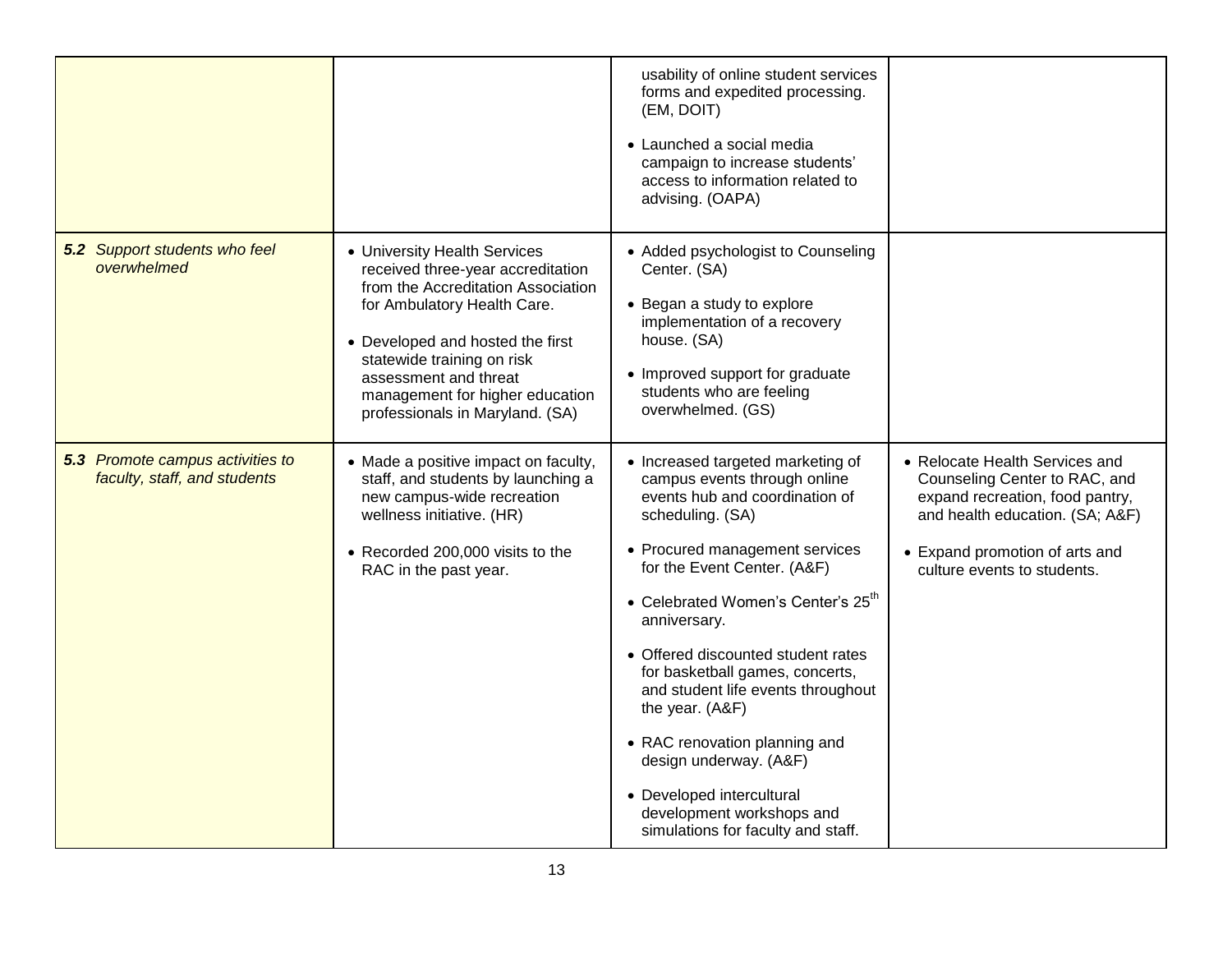|                                                |                                                                                                                                                                                                                                                                                                                                                                                                                                                                                                                                                                                                                                                                                    | (IES; HR)                                                                                                                                                                                                                                                                                                                                                                                                                                                                                                                                                                                                                                                                                                                                                                                                                                                                                                                                                          |                                                                                                            |
|------------------------------------------------|------------------------------------------------------------------------------------------------------------------------------------------------------------------------------------------------------------------------------------------------------------------------------------------------------------------------------------------------------------------------------------------------------------------------------------------------------------------------------------------------------------------------------------------------------------------------------------------------------------------------------------------------------------------------------------|--------------------------------------------------------------------------------------------------------------------------------------------------------------------------------------------------------------------------------------------------------------------------------------------------------------------------------------------------------------------------------------------------------------------------------------------------------------------------------------------------------------------------------------------------------------------------------------------------------------------------------------------------------------------------------------------------------------------------------------------------------------------------------------------------------------------------------------------------------------------------------------------------------------------------------------------------------------------|------------------------------------------------------------------------------------------------------------|
| 5.4 Increase students' pride in<br><b>UMBC</b> | • For the eighth consecutive year,<br>Kiplinger's Personal Finance<br>named UMBC a "Best Value<br>College".<br>• The 2017 U.S. News & World<br><b>Report Best Colleges</b><br>Guide ranked UMBC in the top five<br>on its closely-watched most<br>innovative schools list, joining<br>Stanford, MIT, Arizona State<br>University, and Georgia State.<br>• Princeton Review again selected<br>UMBC as one of the nation's top<br>universities for undergraduate<br>education.<br>• UMBC was named an outstanding<br>workplace for the seventh<br>consecutive year by the Chronicle<br>of Higher Education, recognized<br>as an "honor roll" university in<br>nearly every category. | • UMBC's men's basketball team<br>defeated the University of Virginia<br>74-54 in the NCAA men's<br>basketball championship<br>tournament, becoming the first No.<br>16 seed to defeat a No. 1 team in<br>the tournament's history.<br>• Set two attendance records for<br>campus events - the men's<br>soccer match vs. Maryland (over<br>3,700) and the opening of the<br>Event Center (over 4,700).<br>• Produced UMBC's first-ever<br>Rhodes Scholar, Naomi Mburu<br>'18, chemical engineering.<br>• Promoted Black and Gold pride at<br>campus events.<br>· UMBC was recognized again as a<br>higher education trailblazer in<br>major publications, including the<br>U.S. News & World Report, Times<br>Higher Education, Forbes, and<br>The Princeton Review.<br>• Piloted Study Abroad Ambassador<br>Program, in which selected study<br>abroad participants highlighted<br>their global learning experiences<br>via blog posts and social media.<br>(IES) | • Expand Study Abroad<br>Ambassador Program to fall and<br>spring semester study abroad<br>programs. (IES) |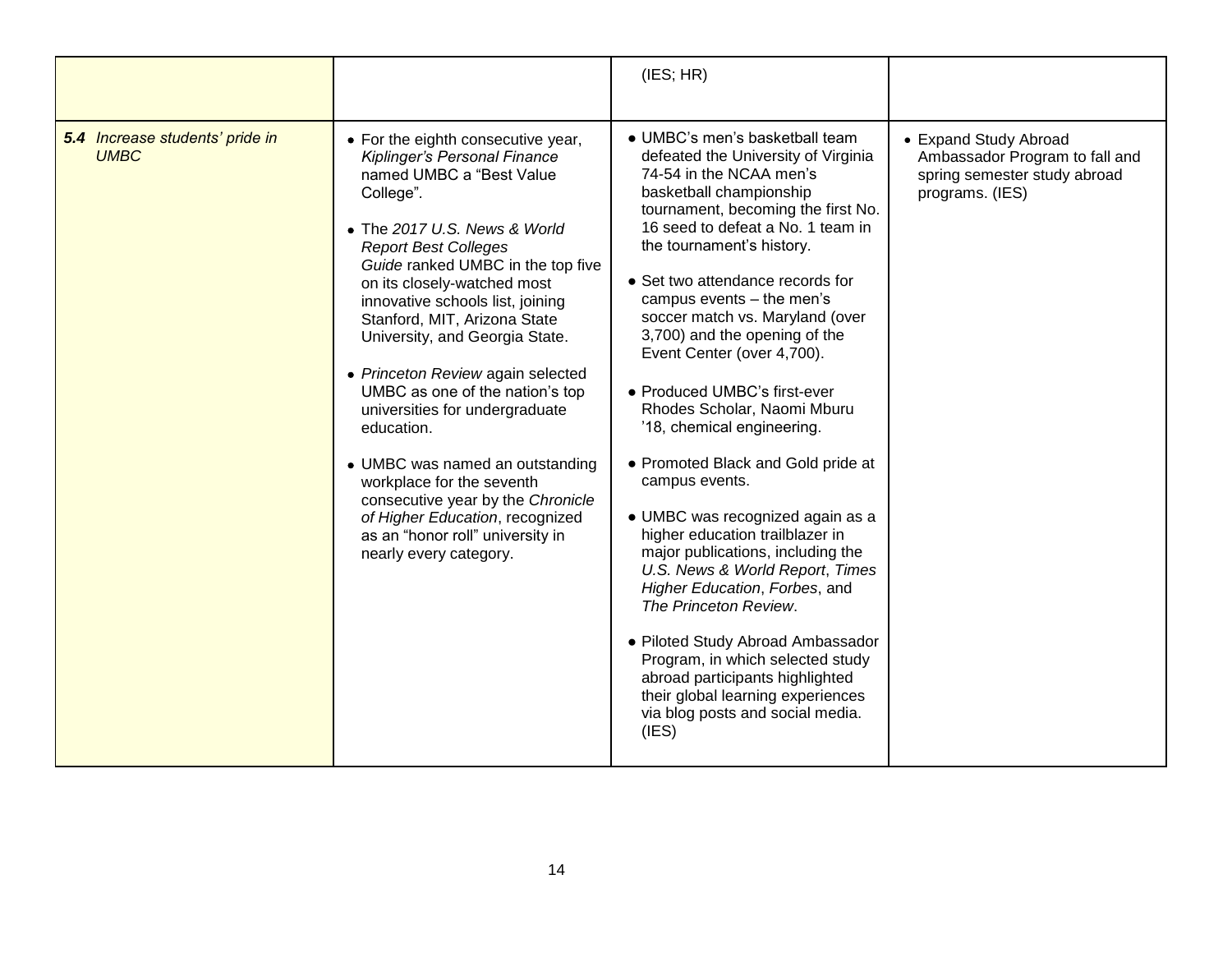#### **Collective Impact in Research, Scholarship, and Creative Achievement**

**Strategic Goal 1:** Increase national prominence in selected multidisciplinary areas spanning the arts, engineering, humanities, information technology, natural sciences and mathematics, and social sciences. Potential focus areas for the development of multidisciplinary scholarship, creative activity, and research excellence include, but are not limited to, environmental studies, health, national security, data science, and civically engaged and global/transnational scholarship.

| <b>Supporting Objectives</b>              | 2016-2017                                                                                                                                                                                                                                                                                                                                                                                                                                                                                                                                                                                                                                                                                                                                                                                                                                       | 2017-2018                                                                                                                                                                                                                                                                                                                                                                                                                                                                                                                                                                                                                                                                                                                                                         | <b>Next Steps for 2018-2020</b>                                                                                                                                                                                                                                                                                                                                                                                                                                                                                      |
|-------------------------------------------|-------------------------------------------------------------------------------------------------------------------------------------------------------------------------------------------------------------------------------------------------------------------------------------------------------------------------------------------------------------------------------------------------------------------------------------------------------------------------------------------------------------------------------------------------------------------------------------------------------------------------------------------------------------------------------------------------------------------------------------------------------------------------------------------------------------------------------------------------|-------------------------------------------------------------------------------------------------------------------------------------------------------------------------------------------------------------------------------------------------------------------------------------------------------------------------------------------------------------------------------------------------------------------------------------------------------------------------------------------------------------------------------------------------------------------------------------------------------------------------------------------------------------------------------------------------------------------------------------------------------------------|----------------------------------------------------------------------------------------------------------------------------------------------------------------------------------------------------------------------------------------------------------------------------------------------------------------------------------------------------------------------------------------------------------------------------------------------------------------------------------------------------------------------|
| 1.1 Promote multidisciplinary<br>research | • Secured renewal for Center for<br>Research and Exploration in<br>Space Science and Technology<br>(CRESST II). (CNMS)<br>• Launched Accelerated Cognitive<br>Cybersecurity Lab (ACCL) with<br>IBM Support. (COEIT)<br>• Hosted our sixth UMBC Research<br>Forum on Campus, focused<br>on "Reimagining Aging<br>Research." This event brought<br>together researchers from diverse<br>areas of expertise, including<br>sociology, biology, information<br>systems, and public policy.<br>(OVPR; Erickson)<br>• Received renewal for Center for<br>Research and Exploration in<br>Space Science and Technology.<br>• Established an Education<br>Partnership Agreement with the<br>Department of the Navy, Naval<br>Surface Warfare Center,<br>Carderock Division, focusing on<br>collaborations in cybersecurity and<br>additive manufacturing. | • ILSB construction and planning in<br>progress.<br>• Dedicated new Earth and Space<br>Institute in Physics Building.<br>(CNMS)<br>• Created new Center for Social<br>Science Scholarship. (CAHSS;<br>Provost; OVPR)<br>• Launched the Center of<br><b>Accelerated Real Time Analytics</b><br>(CARTA).<br>• Hosted our seventh UMBC<br>Research Forum on "Public"<br>Humanities and Health Justice."<br>(OVPR; Dresher)<br>• Completed searches for 13<br>positions on multi-year hiring plan,<br>including several in key research<br>areas (health equity, early<br>childhood education in urban<br>environments). (CAHSS)<br>• Faculty Senate approved changes<br>to Faculty P&T procedures to<br>better recognize interdisciplinary<br>research and teaching. | • Conduct 10 more searches from<br>the multi-year hiring plan.<br>(CAHSS)<br>• Hire Associate Dean for Research<br>and Faculty Development.<br>(CNMS; COEIT)<br>• Hire an Associate Director for the<br>Center for Cybersecurity. (COEIT)<br>• Create a new Engineering and<br>Computing Education Program.<br>(COEIT)<br>• Partner with the American<br>Association for the Advancement<br>of Science to promote dialogue<br>among faculty, students, and staff<br>at the interface of science and<br>faith. (CNMS) |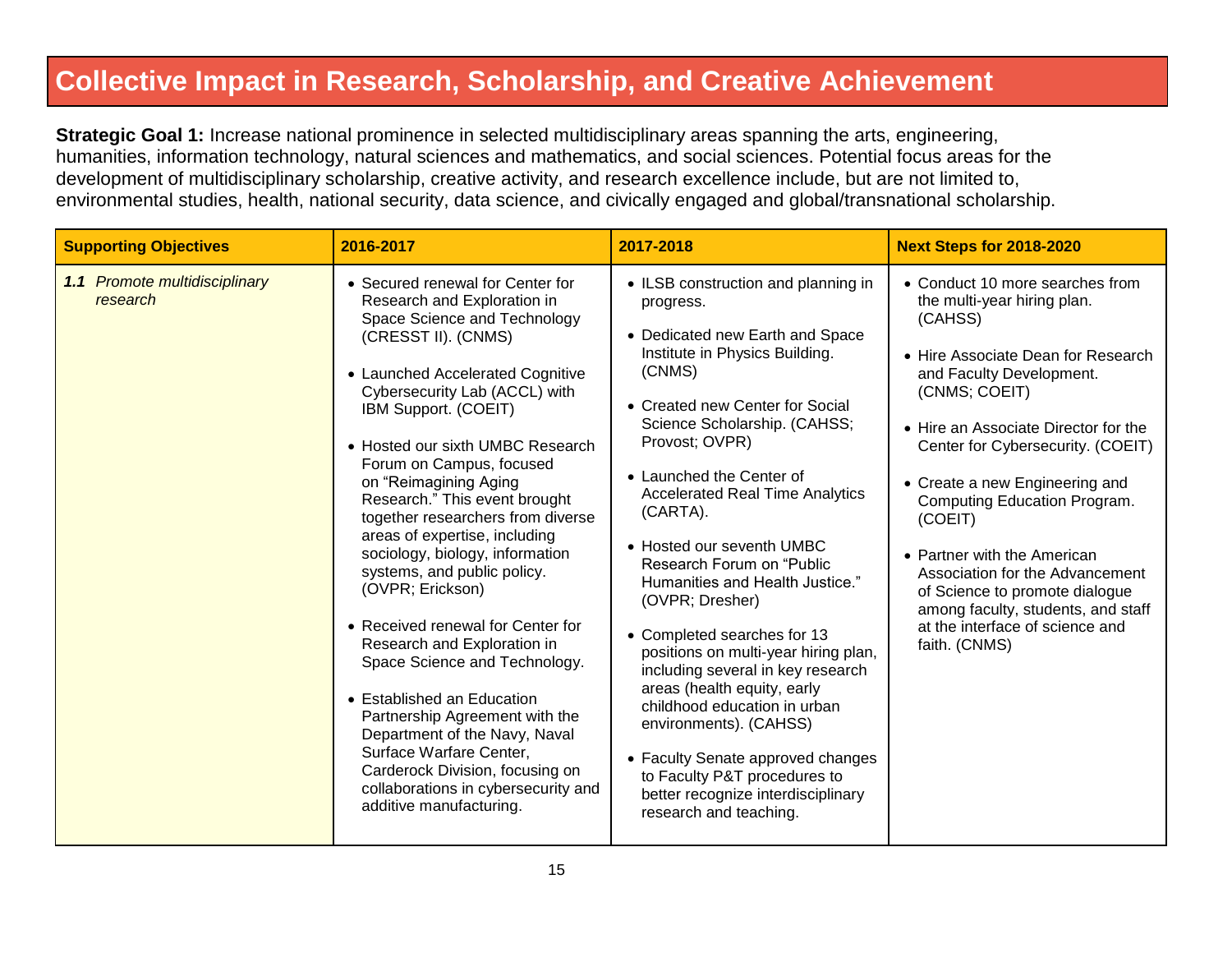|                                                                                     | • Piloted CoLab, a new<br>interdisciplinary summer<br>internship program. (Provost;<br>Dresher)<br>• Continued to expand UMBC's<br>international research<br>partnerships through collaboration<br>with academic institutions around<br>the globe.<br>• Continued to support<br>interdisciplinary research<br>collaborations through the UMBC-<br><b>UMB Seed Grant Program.</b> |                                                                                                                                                          |
|-------------------------------------------------------------------------------------|----------------------------------------------------------------------------------------------------------------------------------------------------------------------------------------------------------------------------------------------------------------------------------------------------------------------------------------------------------------------------------|----------------------------------------------------------------------------------------------------------------------------------------------------------|
| 1.2 Increase research opportunities<br>through better communication<br>and training | • Provided proposal writing support<br>to researchers. (COEIT)<br>• Provided workshops on preparing<br>grants and staff support for faculty<br>working on proposals. (CAHSS;<br>Dresher; MIPAR; CIRCA)<br>• Hosted IBM-UMBC Day on<br>Campus to highlight research and<br>educational partnership. (COEIT;<br>OVPR)                                                              | • Explore ways to leverage the<br>Federal Work Study Program to<br>support more diverse student<br>participation in undergraduate<br>research. (EM, UAA) |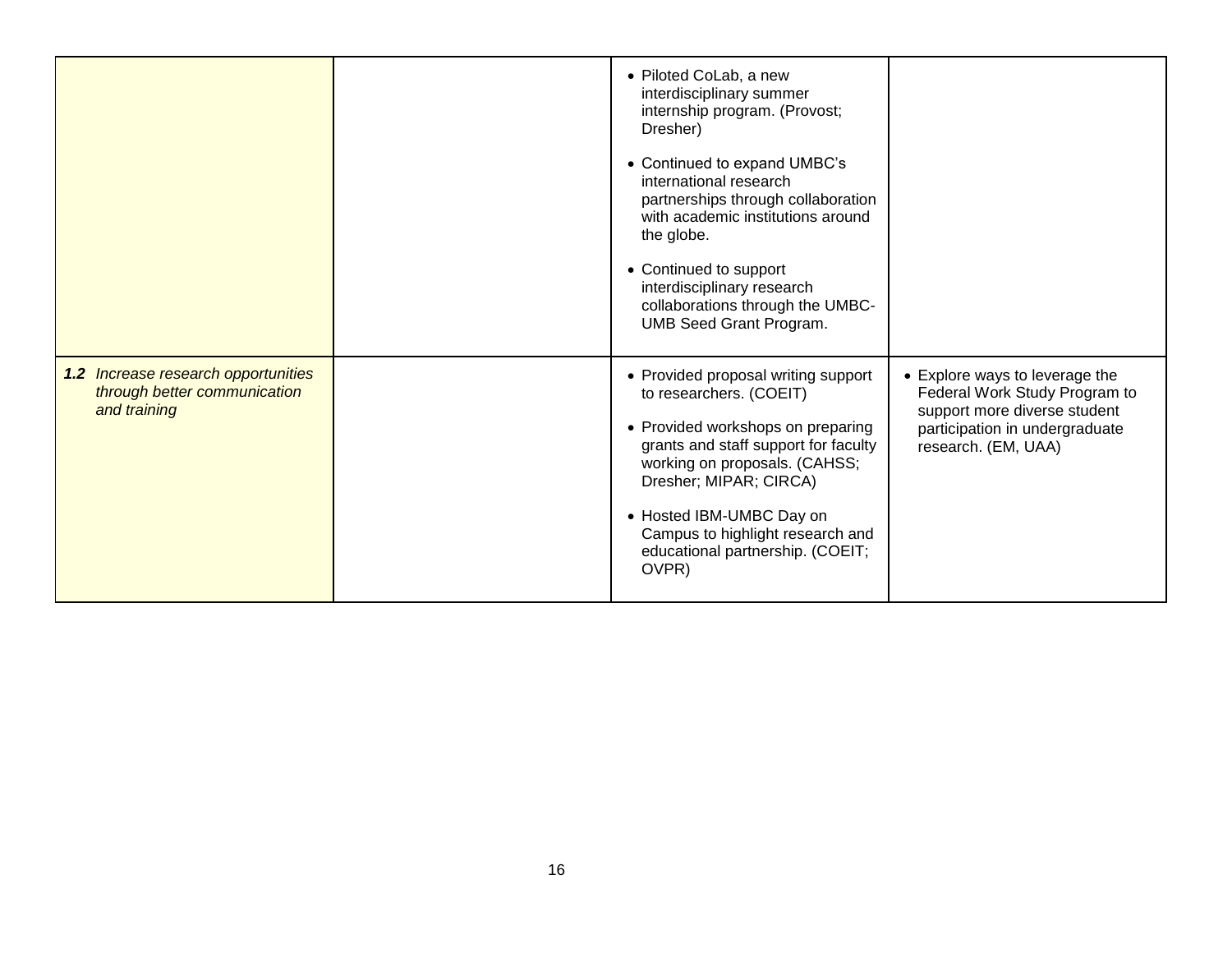**Strategic Goal 2:** Increase UMBC's research prominence through sustained investment in faculty and staff hiring, retention, and development.

| <b>Supporting Objectives</b>                                                                              | 2016-2017                              | 2017-2018                                                                                                                                                                                                                                                                                                                                                                                                        | <b>Next Steps for 2018-2020</b>                                                                                                                                                                                                                                                                                                                                                                                                                                                                           |
|-----------------------------------------------------------------------------------------------------------|----------------------------------------|------------------------------------------------------------------------------------------------------------------------------------------------------------------------------------------------------------------------------------------------------------------------------------------------------------------------------------------------------------------------------------------------------------------|-----------------------------------------------------------------------------------------------------------------------------------------------------------------------------------------------------------------------------------------------------------------------------------------------------------------------------------------------------------------------------------------------------------------------------------------------------------------------------------------------------------|
| 2.1 Increase diversity in research-<br>active faculty<br>2.2 Recruit outstanding doctoral<br>students     | • See - The Student Experience<br>3.2. | • See - The Student Experience<br>3.2.<br>• Worked with OVPR and OIA to<br>promote graduate student<br>contributions to research. (GS)<br>• Preserved value of GA-ships by<br>covering increases in tuition<br>remission and health insurance.<br>(GS)<br>• Continued to build graduate<br>assistant pipeline for research<br>support by creating six new base<br>funded TA/GA positions across<br>the colleges. | • See - The Student Experience<br>3.2.<br>• Launch Request for Proposals for<br>multi-disciplinary ILSB-related<br>convergent research initiatives.<br>• Build graduate assistant pipeline<br>for research support.<br>• Work with departments to improve<br>yield of admitted doctoral<br>students. (GS)<br>• Continue to work toward<br>increasing the competitiveness of<br>GA-ships. Implement 2% COLA<br>on GA stipends. (GS)<br>• Explore possibility of university<br>fellowships for top incoming |
| 2.3 Recognize research<br>collaborations during merit<br>calculations and workload policy<br>development. |                                        |                                                                                                                                                                                                                                                                                                                                                                                                                  | doctoral students. (GS)                                                                                                                                                                                                                                                                                                                                                                                                                                                                                   |
| 2.4 Institute variable teaching and<br>service loads based on faculty<br>research activity                |                                        | • Continued discussions and<br>advocacy with USM for changes in<br>USM faculty workload policy.                                                                                                                                                                                                                                                                                                                  | • Pending changes in workload<br>policy approved by USM Board of<br>Regents.                                                                                                                                                                                                                                                                                                                                                                                                                              |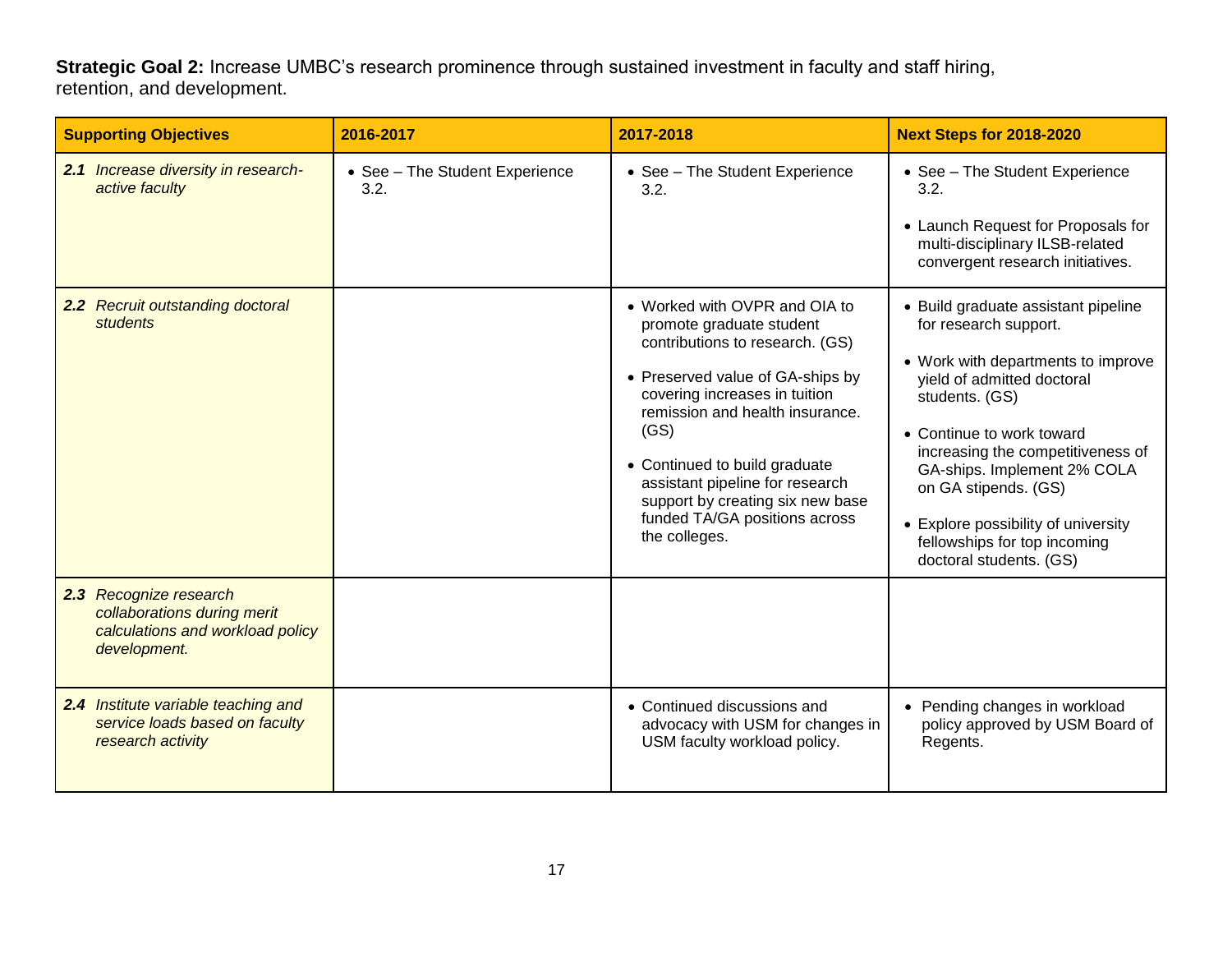**Strategic Goal 3:** Position UMBC faculty to win prestigious national and international awards and honors for scholarship, creative activities, and research and grow UMBC's funded research portfolio to achieve annual research expenditures that consistently place the University among the top 150 institutions in the nation.

| <b>Supporting Objectives</b>                           | 2016-2017                                                                                                                                                                                                                                                                                                                                                                                                                                                                                                                                                                                                                                                                                                                                                                                                                                                                                                                                                                                        | 2017-2018                                                                                                                                                                                                                                                                                                                                                                                                                                                                                                                                                                                                                                                                                                                                                                                                                                                                                                   | <b>Next Steps for 2018-2020</b>                                                                                                                                                                                                                                                                                                                                                                                                                                                                                                                                                                                                                                                                                                                                                                                                                                           |
|--------------------------------------------------------|--------------------------------------------------------------------------------------------------------------------------------------------------------------------------------------------------------------------------------------------------------------------------------------------------------------------------------------------------------------------------------------------------------------------------------------------------------------------------------------------------------------------------------------------------------------------------------------------------------------------------------------------------------------------------------------------------------------------------------------------------------------------------------------------------------------------------------------------------------------------------------------------------------------------------------------------------------------------------------------------------|-------------------------------------------------------------------------------------------------------------------------------------------------------------------------------------------------------------------------------------------------------------------------------------------------------------------------------------------------------------------------------------------------------------------------------------------------------------------------------------------------------------------------------------------------------------------------------------------------------------------------------------------------------------------------------------------------------------------------------------------------------------------------------------------------------------------------------------------------------------------------------------------------------------|---------------------------------------------------------------------------------------------------------------------------------------------------------------------------------------------------------------------------------------------------------------------------------------------------------------------------------------------------------------------------------------------------------------------------------------------------------------------------------------------------------------------------------------------------------------------------------------------------------------------------------------------------------------------------------------------------------------------------------------------------------------------------------------------------------------------------------------------------------------------------|
| 3.1 Improve infrastructure and<br>support for research | • Secured a record \$99.2M in<br>extramural awards in FY2017, an<br>increase of 16% above the prior<br>year. (OVPR)<br>• Completed inventory of current<br>core research facilities and<br>solicited input regarding future<br>research infrastructure needs.<br>• Awarded Strategic Awards for<br><b>Research Transitions (START)</b><br>and Summer Research Faculty<br>Fellowships (SURFF) to support<br>24 UMBC faculty as they pursue<br>new areas of research with the<br>goal of securing external funding<br>and support.<br>• Building on previous year's<br>success, secured another Major<br>Research Instrumentation (MRI)<br>award from the NSF to expand the<br>university's High-Performance<br>Computing Facility.<br>• Added resources for the Library to<br>maintain current level of<br>subscriptions.<br>• Launched GRIT-X - Global,<br>Research, Innovation, Trends,<br>Excellence" to highlight research<br>and creative achievement.<br>• Launched $Pl^2$ Immersive Hybrid | • Secured \$85.5M in extramural<br>awards in FY2018. (OVPR)<br>• Funded increased cost of library<br>serials.<br>• Allocated \$3.2M in start-up<br>funding for new tenure-track<br>faculty.<br>• Secured yet another Major<br>Research Instrumentation (MRI)<br>award from the NSF to expand the<br>university's High-Performance<br><b>Computing Facility for faculty</b><br>research. (CNMS; DOIT; OVPR)<br>• Purchased and began installing<br>small Hadoop cluster to support<br>data science research. (DOIT)<br>• Upgraded New Media TV Studio<br>to support HD technology. (DOIT)<br>• Hired staff to support $Pl^2$<br>visualization facility. (DOIT;<br>OVPR)<br>• Continued awarding Strategic<br><b>Awards for Research Transitions</b><br>(START) and Summer Research<br>Faculty Fellowships (SURFF) to<br>support faculty.<br>• Implemented New Faculty Awards<br>initiative. (Provost; CAHSS; | • Secure at least \$95M in<br>extramural awards in FY 2019.<br>(OVPR)<br>• Continue to support identified<br>research infrastructure priorities as<br>funds become available.<br>• Base-fund a core facilities<br>infrastructure fund.<br>• Create Office of Center Awards<br>Management (OCAM) to provide<br>administrative support for<br>Research Centers. (OVPR)<br>• Provide operating funds for the<br>Center for Cybersecurity.<br>• Provide operating funds for the<br>Earth and Space Institute.<br>• Complete search for Executive<br>Director for Cybersecurity<br>Initiatives. (COEIT; OVPR)<br>• Base-fund operating funds for the<br><b>Center for Social Science</b><br>Scholarship.<br>• Fully base-fund grants officer in<br>Dresher Center.<br>• Create faculty and staff advisory<br>councils to the Dean to improve<br>infrastructure and support for |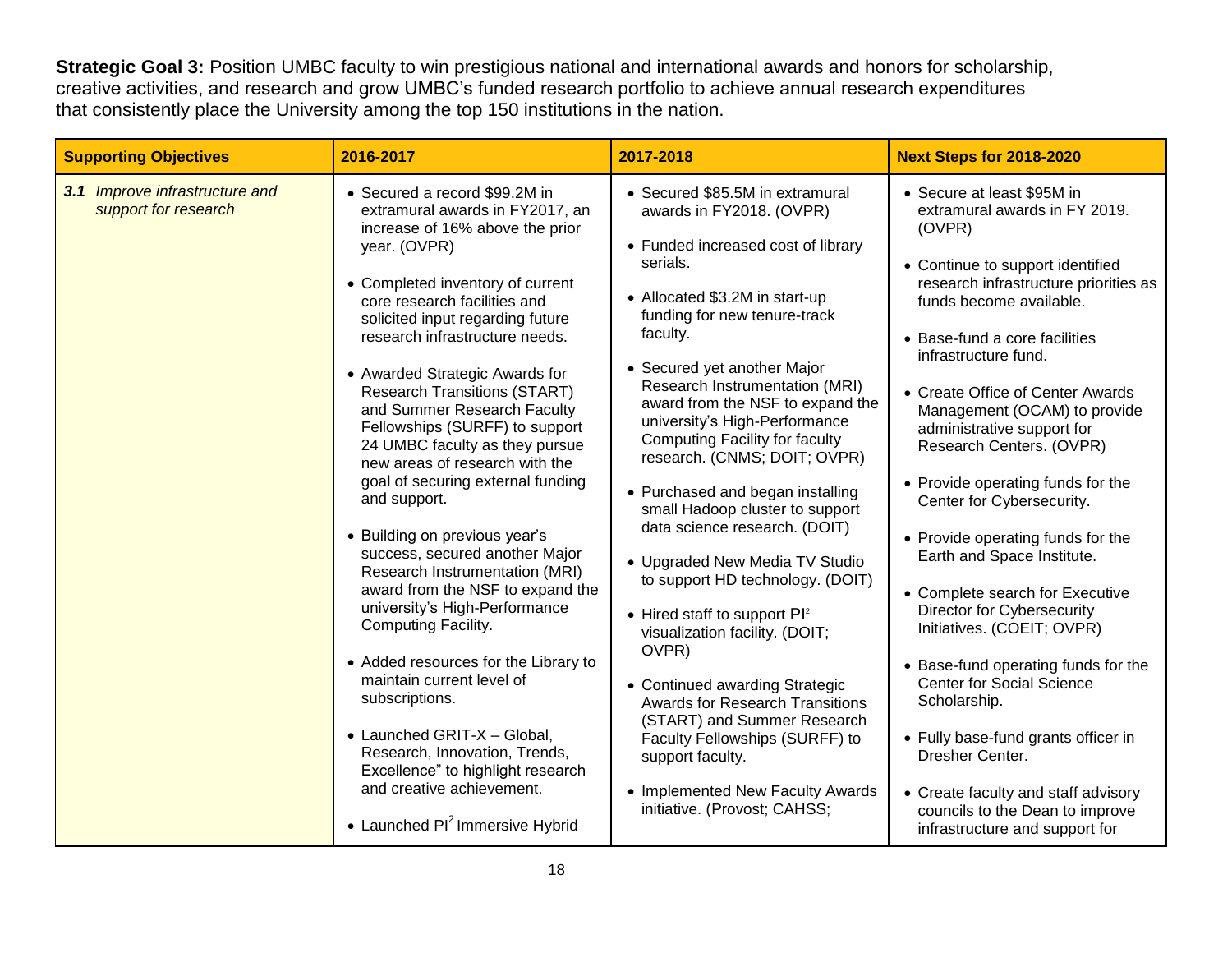| Reality Lab, helping students and<br>faculty to interact with data<br>visually. (COEIT) | COEIT; CNMS; OVPR)<br>• Expanded REX reports to include<br>grant funds and ability to drill<br>down to salary information. (A&F)                                                                                                                                                                                                                                                                                                                                                                        | research. (COEIT)<br>• Launch IBM Watson access for<br>research in cybersecurity. (DOIT)<br>• Develop a secure research                                                                                                                                                                                                                                                |
|-----------------------------------------------------------------------------------------|---------------------------------------------------------------------------------------------------------------------------------------------------------------------------------------------------------------------------------------------------------------------------------------------------------------------------------------------------------------------------------------------------------------------------------------------------------------------------------------------------------|------------------------------------------------------------------------------------------------------------------------------------------------------------------------------------------------------------------------------------------------------------------------------------------------------------------------------------------------------------------------|
|                                                                                         | • Developed and initiated COEIT<br>staff professional development<br>program to improve research<br>infrastructure and support.<br>(COEIT)<br>• Provided Summer Research<br>Assistance Program. (CNMS)<br>• Added software licenses for<br>NVIVO and Stata to support<br>qualitative research. (DOIT;<br>CAHSS)<br>• Supported development of MapTu<br>software. (DOIT; IRC)<br>• Launched Kuali Research to<br>provide web-based administrative<br>support for proposal and<br>budgetary needs. (OVPR) | environment for sensitive<br>research. (DOIT)<br>• Finalize Kuali Research<br>implementation to include most<br>research-related functions for<br>multi-disciplinary and multi-<br>campus integration of research.<br>(OVPR)<br>• Institutionalize UMBC's<br>International Field Research<br>program to promote<br>undergraduate research<br>experiences abroad. (IES) |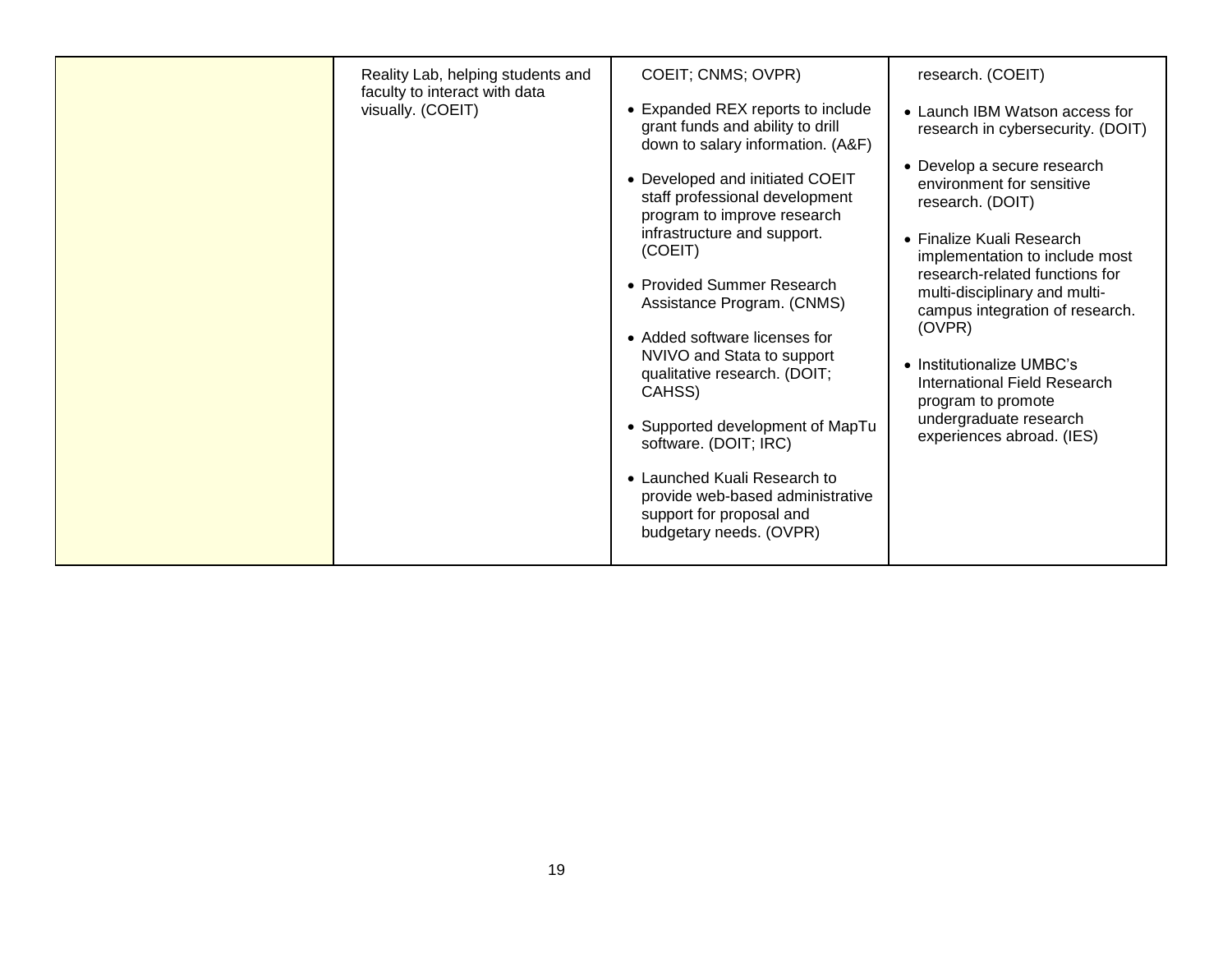## **Innovative Curriculum and Pedagogy**

**Strategic Goal 1:** Provide exemplary support for educators in creating state-of-the-art undergraduate and graduate curricula delivered through innovative and effective approaches to teaching and learning.

| <b>Supporting Objectives</b>                                                                                            | 2016-2017                                                                                                                                                                                                                                                                                                     | 2017-2018                                                                                                                                                                                                                                                                                                                                                       | <b>Next Steps for 2018-2020</b>                               |
|-------------------------------------------------------------------------------------------------------------------------|---------------------------------------------------------------------------------------------------------------------------------------------------------------------------------------------------------------------------------------------------------------------------------------------------------------|-----------------------------------------------------------------------------------------------------------------------------------------------------------------------------------------------------------------------------------------------------------------------------------------------------------------------------------------------------------------|---------------------------------------------------------------|
| 1.1 Increase capacity of the Faculty<br><b>Development Center</b>                                                       | • Added additional staff to the<br>Faculty Development Center.<br>• Supported to date almost 30<br>projects on innovative teaching<br>and learning through the<br>Hrabowski Fund for Innovation.<br>• Formed a new Faculty Learning<br>Community focused on Teaching<br>Sustainability and Climate<br>Change. | • Added assessment and evaluation<br>specialist to Faculty Development<br>Center.<br>• Funded 10-12 faculty for<br>Innovation for Teaching<br>Effectiveness (INNOVATE)<br>certificate program. (CAHSS)<br>• Produced first graduates in Active<br>Learning, Inquiry Teaching (ALIT)<br>Certificate Program. (CNMS)                                              | • Plan and create UMBC's Center<br>for Teaching and Learning. |
| 1.2 Increase size and diversity of<br>full-time faculty and their<br>engagement with first- and<br>second-year students | • See - The Student Experience<br>3.2.                                                                                                                                                                                                                                                                        | • See - The Student Experience<br>3.2.<br>• Provided faculty workshops on<br>difficult conversations in the<br>classroom. (CAHSS)<br>• Implemented new Pedagogy and<br>Teaching Grants program to help<br>faculty improve teaching.<br>(CAHSS)<br>• Established Science Education<br>Research Unit (SERU) to promote<br>scholarship in STEM pedagogy.<br>(CNMS) | • See - The Student Experience<br>3.2.                        |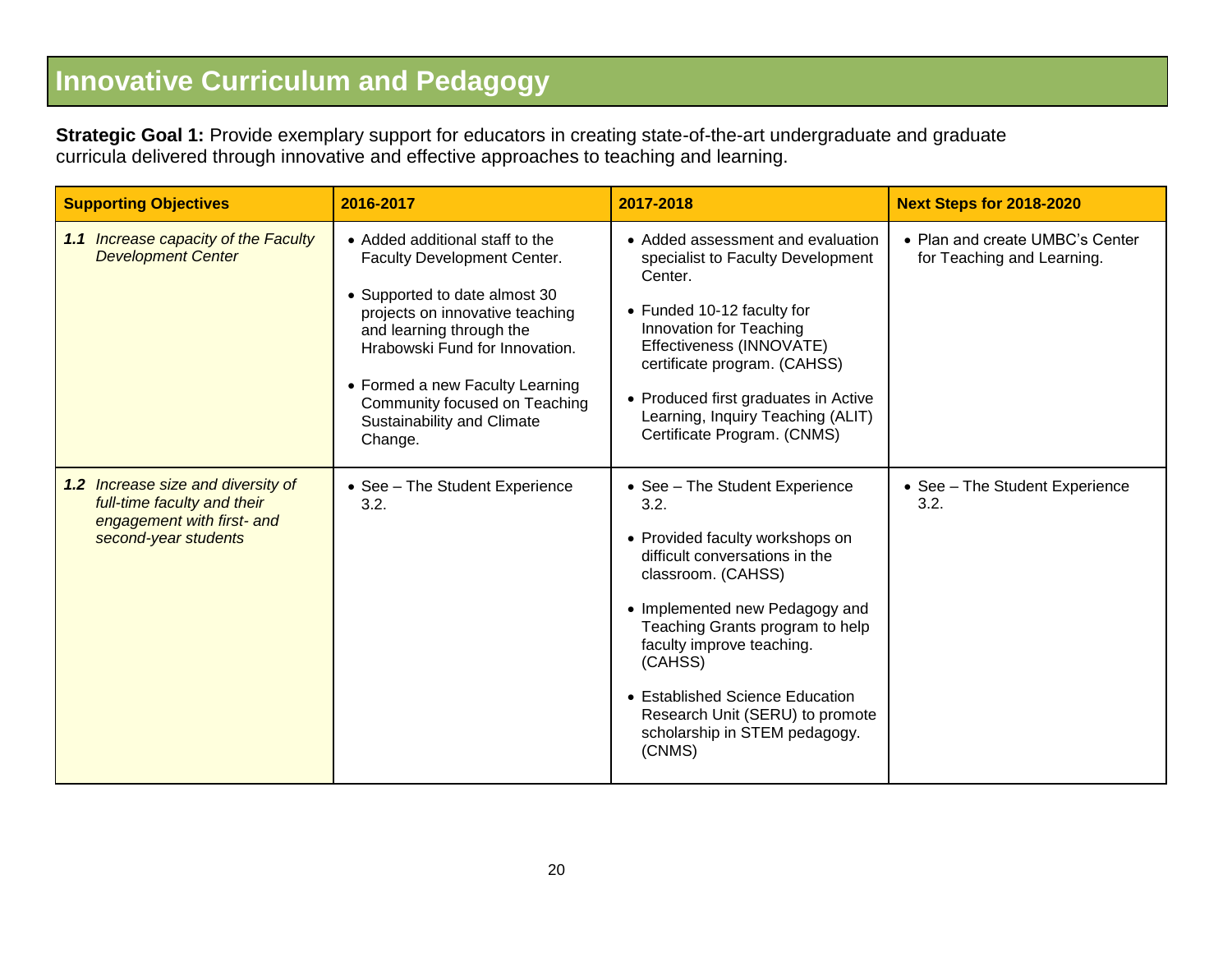| 1.3 Support full-time lecturers                                            | • Faculty Senate approved proposal<br>for a new third rank for lecturers<br>(Principal Lecturers). | • Established new third rank for<br>lecturers (Principal Lecturers).                                                                                                                                                                                         | • Conduct the first promotion review<br>for promotion to Principal Lecturer<br>for those senior lecturers meeting<br>promotion criteria.                   |
|----------------------------------------------------------------------------|----------------------------------------------------------------------------------------------------|--------------------------------------------------------------------------------------------------------------------------------------------------------------------------------------------------------------------------------------------------------------|------------------------------------------------------------------------------------------------------------------------------------------------------------|
| 1.4 Support part-time faculty                                              |                                                                                                    | • Supported professional<br>development of three adjunct<br>faculty members through a new<br>Adjunct Faculty Excellence Award.<br>(Provost)<br>• Faculty Senate recommended the<br>creation of a third rank for adjunct<br>faculty (Adjunct III).            | • Implement new Adjunct III rank for<br>part-time faculty pending USM<br>approval.                                                                         |
| 1.5 Update policy to reward faculty<br>who practice innovative<br>pedagogy |                                                                                                    |                                                                                                                                                                                                                                                              | • Review UMBC's course<br>conversion guidelines for workload<br>reporting following review of<br>faculty workload policies by Board<br>of Regents.         |
| 1.6 Improve graduate education                                             |                                                                                                    | • Implemented Three Minute Thesis<br>competition and provided<br>workshop on how to communicate<br>science effectively. (GS)<br>• Began identifying a director for the<br>Center for the Integration of<br>Research, Teaching, and Learning<br>(CIRTL). (GS) | • Formally launch CIRTL and<br>provide pedagogical training for<br>graduate students and postdocs.<br>(GS)                                                 |
| 1.7 Develop policies for use of<br>technology in instruction               | • Implemented online course<br>evaluations. (IRADS)                                                | • Supported faculty in digital<br>blended learning with focus in<br>applied master's program areas.<br>(DPS; DOIT; GS)                                                                                                                                       | • Optimize the design and quality of<br>our online and digital blended<br>programs and provide greater<br>visibility to these programs. (GS;<br>DPS; DOIT) |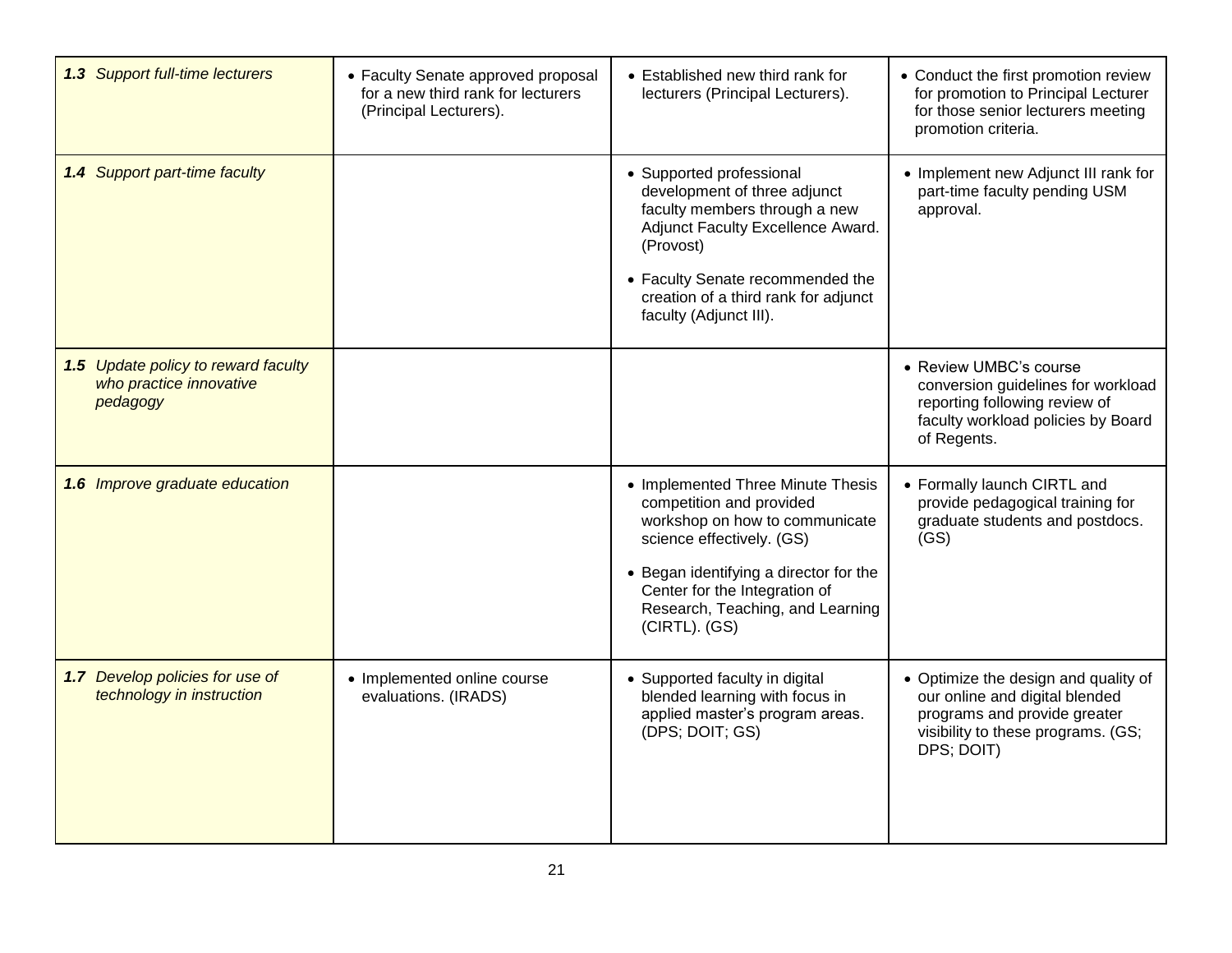| 1.8 Invest in state-of-the-art learning<br>spaces                |                                                    | • Upgraded two lecture halls and<br>ten classrooms, including four<br>active learning spaces. (DOIT;<br>Provost)                   | • Equip and install active learning<br>classrooms in ILSB. (DOIT)               |
|------------------------------------------------------------------|----------------------------------------------------|------------------------------------------------------------------------------------------------------------------------------------|---------------------------------------------------------------------------------|
|                                                                  |                                                    | • Renovated six classrooms in<br>Sondheim and Sherman Halls and<br>converted them to active learning<br>classrooms. (Provost; A&F) |                                                                                 |
|                                                                  |                                                    | • Replaced, upgraded, or<br>refurbished all tablet-arm chairs in<br>registrar-scheduled classrooms.<br>(A&F)                       |                                                                                 |
|                                                                  |                                                    | • Repainted numerous registrar-<br>scheduled classrooms with roller<br>blinds and ceiling tiles replaced.<br>(A&F)                 |                                                                                 |
|                                                                  |                                                    | • Surveyed all lecture halls to<br>develop multi-year plan for<br>renewal. (A&F)                                                   |                                                                                 |
|                                                                  |                                                    | • Piloted use of cloud services in<br>new data science courses in<br>Information Systems and<br>Computer Science. (DOIT)           |                                                                                 |
| 1.9 Incorporate faculty and student<br>input in classroom design |                                                    | • Faculty and student input<br>gathered as part of Instructional                                                                   | • Evaluate faculty surveys on<br>completed classroom renovations.               |
|                                                                  | Space & Scheduling Review<br>study. (Provost; A&F) | • Complete additional renovations<br>in Sondheim and Sherman Halls.                                                                |                                                                                 |
|                                                                  |                                                    |                                                                                                                                    | • Install 11 new active learning<br>classrooms and laboratories in<br>the ILSB. |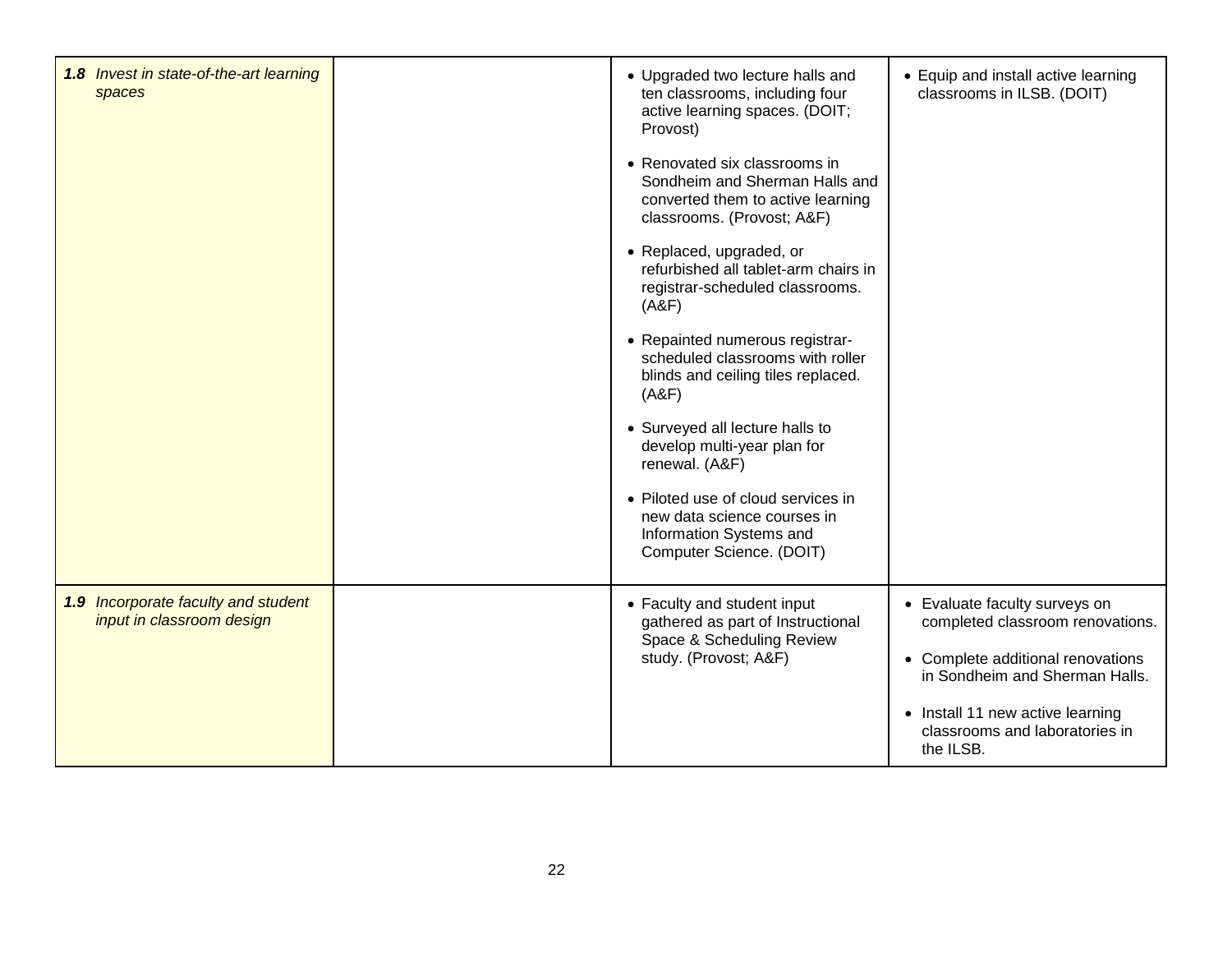**Strategic Goal 2:** Continue to build a culture of academic assessment to support our faculty as the primary drivers of continuous improvement in student learning outcomes.

| <b>Supporting Objectives</b>      | 2016-2017                                                                                                                                                                                                                                                                   | 2017-2018                                                                                                                                                                                                                                                                                                                                                                                                                                                                                                                                                                                                                                                                                                                                                                                                                                                                                 | <b>Next Steps for 2018-2020</b>                                                |
|-----------------------------------|-----------------------------------------------------------------------------------------------------------------------------------------------------------------------------------------------------------------------------------------------------------------------------|-------------------------------------------------------------------------------------------------------------------------------------------------------------------------------------------------------------------------------------------------------------------------------------------------------------------------------------------------------------------------------------------------------------------------------------------------------------------------------------------------------------------------------------------------------------------------------------------------------------------------------------------------------------------------------------------------------------------------------------------------------------------------------------------------------------------------------------------------------------------------------------------|--------------------------------------------------------------------------------|
| 2.1 Better track student outcomes | • Appointed Associate Provost with<br>analyst support in collaboration<br>with IRADS. (Provost)<br>• Conducted training on Civitas<br>analytics.<br>• Deployed EAB Academic<br>Performance Solutions. (Provost,<br>A&F, DOIT)<br>• Piloted Math/Math Lab and<br>accounting. | • Launched Persistence Committee<br>to identify and help students at<br>high risk of not persisting. (DOIT)<br>• Implemented Visual Degree Audit<br>(Degree Donut) for students and<br>advisors. (DOIT; EM)<br>• Piloted Blackboard Predict to<br>enhance the First Year<br>Intervention (FYI) program and<br>give faculty automated early-<br>warning system for students.<br>(DOIT; UAA)<br>• Implemented Aleks for math<br>placement testing and saw 290<br>students (out of 1600) increase<br>their placement by at least one<br>level, with 155 increasing by at<br>least two levels. (DOIT; DNMS;<br>UAA)<br>• Launched Student Learning<br>Assessment Advisory Committee.<br>(CNMS)<br>• Participated in USM Faculty<br>Workload working group to<br>develop new system of data<br>collection that will better reflect<br>faculty activity related to student<br>outcomes. (IRADS) | • Expand assessment and analytics<br>work to better track student<br>outcomes. |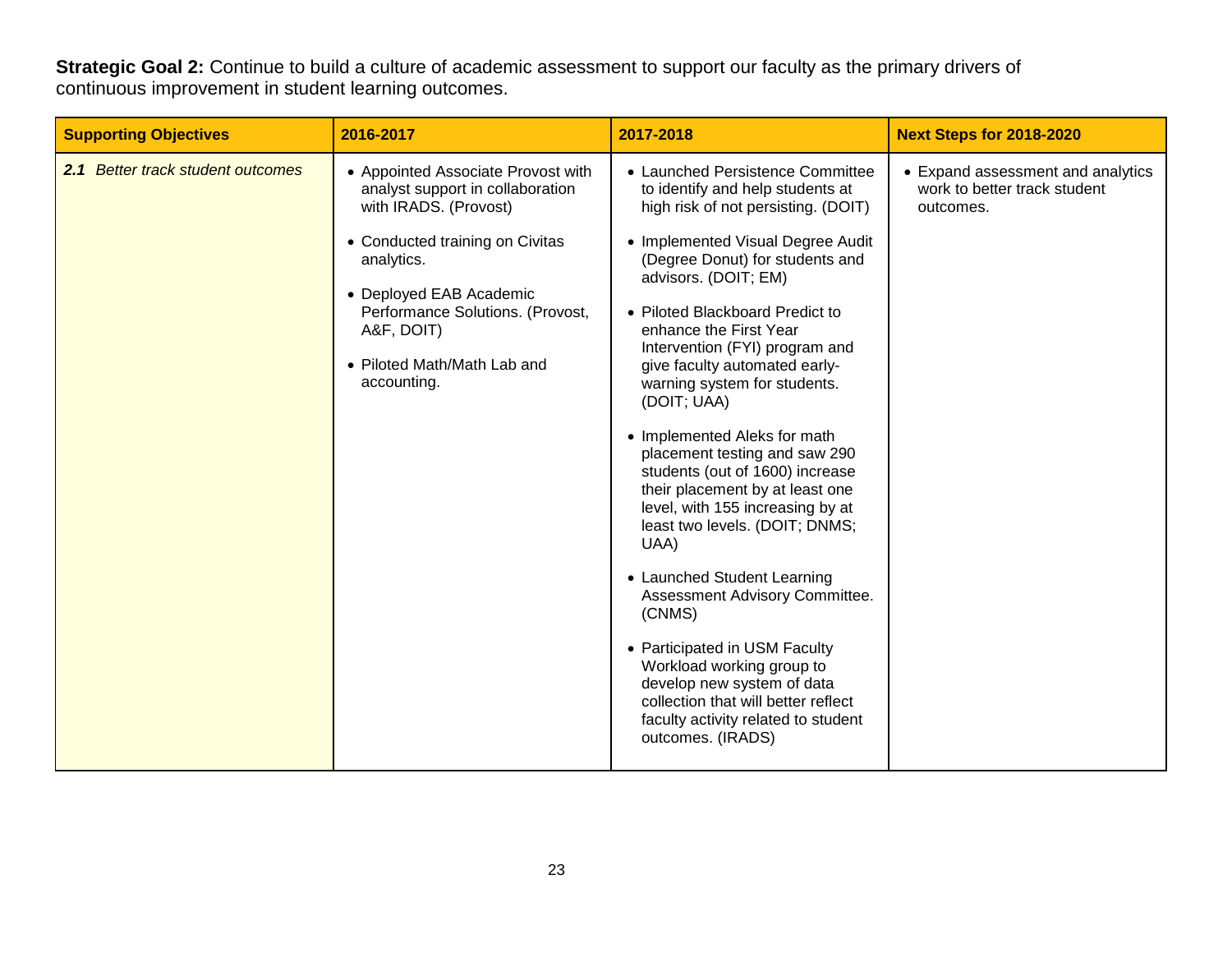| <b>2.2</b> Better track use of instructional<br>spaces | • Completed documentation of<br>seating capacity, type, technology<br>for teaching labs, open labs, and<br>conference rooms where courses<br>are scheduled. (A&F) | • Review with shared governance<br>and implement recommendations<br>made in the Instructional Space &<br>Scheduling Review study. (A&F<br>Provost) |
|--------------------------------------------------------|-------------------------------------------------------------------------------------------------------------------------------------------------------------------|----------------------------------------------------------------------------------------------------------------------------------------------------|
|                                                        | • Verified seating capacity for all<br>classrooms in PeopleSoft. (A&F)                                                                                            |                                                                                                                                                    |
|                                                        | • Instituted new REX guided<br>reporting to understand usage of<br>specific classrooms. (A&F<br>IRADS)                                                            |                                                                                                                                                    |
|                                                        | • Instructional Space & Scheduling<br>Review study underway (A&F<br>Provost).                                                                                     |                                                                                                                                                    |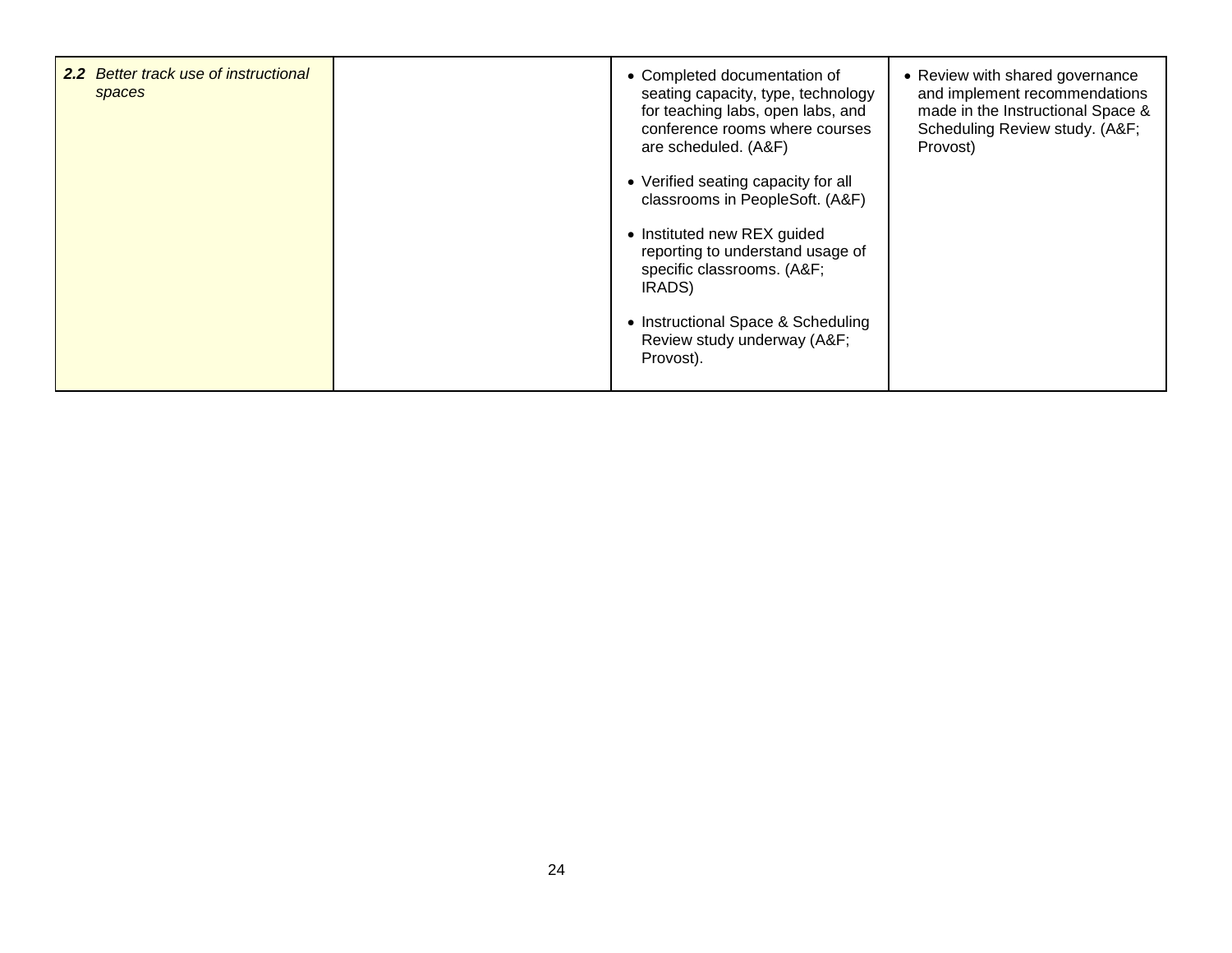## **Community & Extended Connections**

**Strategic Goal 1:** Promote a campus-wide culture that recognizes, supports, catalyzes, and celebrates collaboration and partnerships with groups at the local, state, regional, national, and international levels, including the K-12 education system.

| <b>Supporting Objectives</b>                                                                                      | 2016-2017                                                                                                                                                                                                                                            | 2017-2018                                                                                                                                                                                                                                                                                               | <b>Next Steps for 2018-2020</b>                                                                                                                                                                                               |
|-------------------------------------------------------------------------------------------------------------------|------------------------------------------------------------------------------------------------------------------------------------------------------------------------------------------------------------------------------------------------------|---------------------------------------------------------------------------------------------------------------------------------------------------------------------------------------------------------------------------------------------------------------------------------------------------------|-------------------------------------------------------------------------------------------------------------------------------------------------------------------------------------------------------------------------------|
| 1.1 Adopt a common framework for<br>connecting with community                                                     |                                                                                                                                                                                                                                                      | • Began discussions with Faculty<br><b>Senate Executive Committee</b><br>about incorporating community-<br>engaged scholarship into<br>University policies.                                                                                                                                             |                                                                                                                                                                                                                               |
| 1.2 Coordinate outreach by<br>identifying a unit at UMBC<br>responsible for facilitating<br>community connections |                                                                                                                                                                                                                                                      |                                                                                                                                                                                                                                                                                                         |                                                                                                                                                                                                                               |
| 1.3 Strengthen UMBC's connections<br>to alumni                                                                    |                                                                                                                                                                                                                                                      | • Received a \$1M commitment from<br>an alumni couple to support<br><b>CNMS</b> initiatives.<br>• Piloted alumni scholarship for<br>UMBC alumni enrolling as new<br>master's degree and certificate<br>students.                                                                                        | • Continue to engage with alumni<br>with measurable goals for alumni<br>information updates, event<br>attendance, social media sharing,<br>volunteering, giving, and hiring.<br>• Evaluate and enhance alumni<br>scholarship. |
| <b>1.4 Communicate UMBC's</b><br>commitment to community<br>connections                                           | • Launched the Art of<br>Transformation (AoT) project to<br>address the challenges faced<br>by residents of Baltimore. (IRC)<br>• Sponsored Light City Baltimore<br>festival.<br>• Continued preparing local high<br>school students from low-income | • Continued to lead the USM in the<br>Maryland Charity Campaign,<br>raising more than \$237,000, with<br>over 50 percent of UMBC<br>community members contributing.<br>• Began developing our self-study<br>for the Carnegie 2020 Community<br>Engaged Campus designation.<br>(CAHSS; Shriver; Provost) | • Establish the Bunting Family<br>Community Engagement and<br>Experience Endowment to support<br>students in the humanities.                                                                                                  |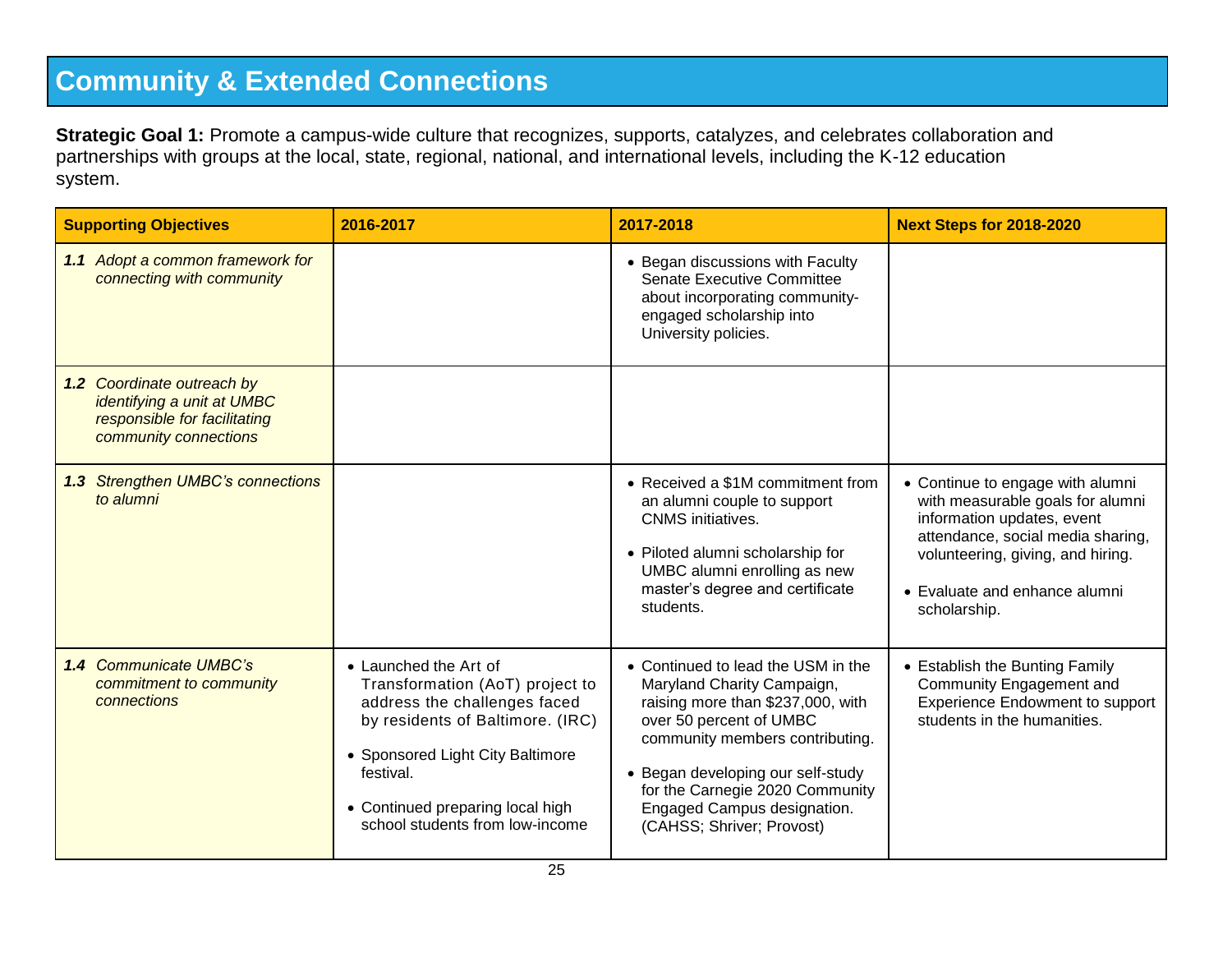| and first-generation college<br>backgrounds to succeed in higher<br>education through the Upward<br>Bound Program. | • Continued sponsoring Light City<br>Baltimore festival (OIA; CAHSS).<br>• Launched a "Math Coach"<br>program at Lakeland Elementary<br>Middle School. (UAA)<br>• Staff, students, and faculty<br>continued to play a leadership role<br>in Breaking Ground Imagining<br>America. |
|--------------------------------------------------------------------------------------------------------------------|-----------------------------------------------------------------------------------------------------------------------------------------------------------------------------------------------------------------------------------------------------------------------------------|
|--------------------------------------------------------------------------------------------------------------------|-----------------------------------------------------------------------------------------------------------------------------------------------------------------------------------------------------------------------------------------------------------------------------------|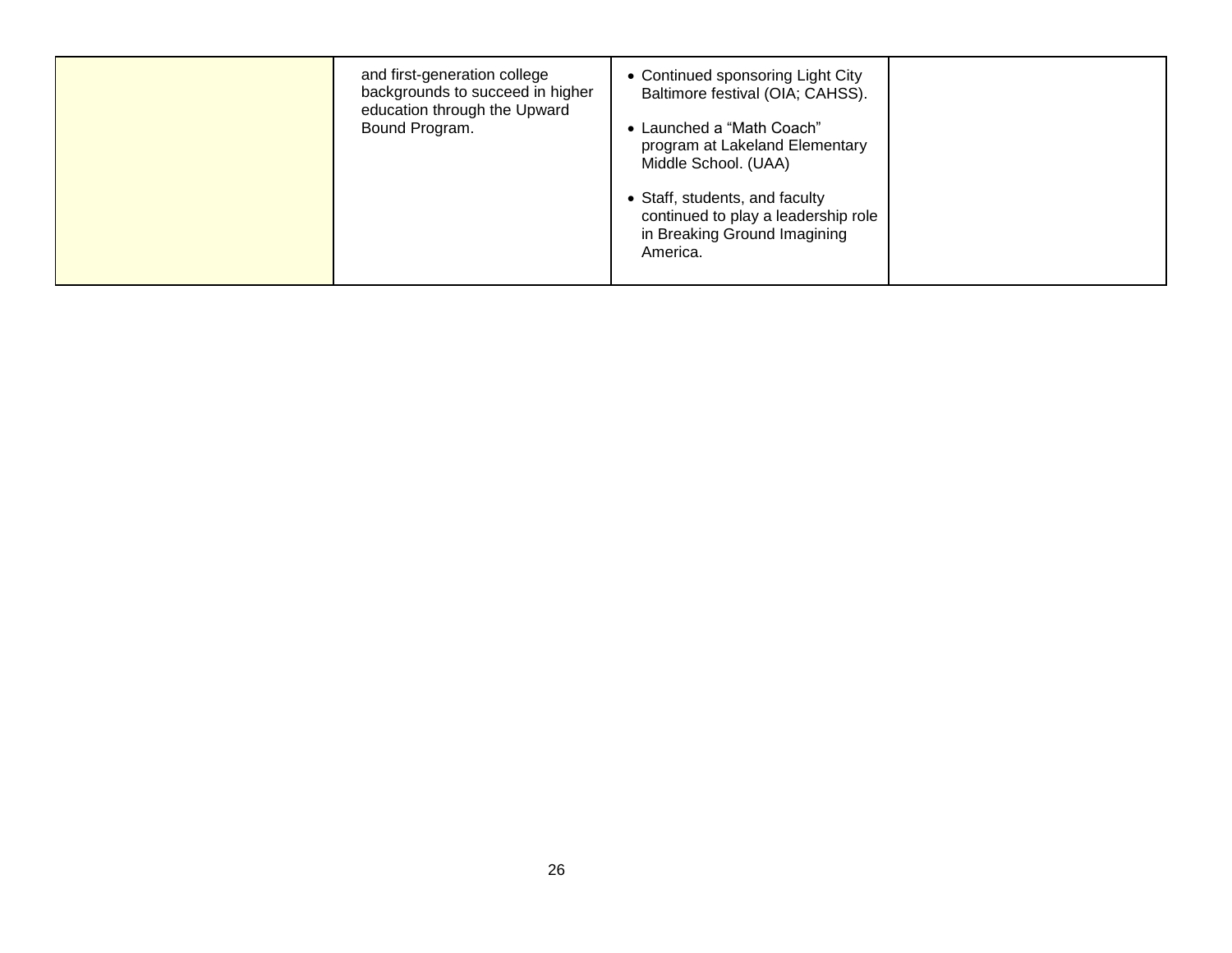**Strategic Goal 2:** Advance UMBC's regional reputation as a vital stakeholder in Maryland's innovation economy.

| <b>Supporting Objectives</b>                                                                                 | 2016-2017                                                                                                                                                                                                                                                                                                                                                                             | 2017-2018                                                                                                                                                                                                                                                                                                                                                                                                                                                                                                                                                                             | <b>Next Steps for 2018-2020</b>                                                  |
|--------------------------------------------------------------------------------------------------------------|---------------------------------------------------------------------------------------------------------------------------------------------------------------------------------------------------------------------------------------------------------------------------------------------------------------------------------------------------------------------------------------|---------------------------------------------------------------------------------------------------------------------------------------------------------------------------------------------------------------------------------------------------------------------------------------------------------------------------------------------------------------------------------------------------------------------------------------------------------------------------------------------------------------------------------------------------------------------------------------|----------------------------------------------------------------------------------|
| 2.1 Develop a plan to support<br>entrepreneurship, social<br>innovation, and technology<br>commercialization | • Contributed significantly to<br>TEDCO's Maryland Innovation<br>Initiative (MII), with a 50%<br>application success rate over the<br>past five years resulting in 28<br>awards for a total of more than<br>\$2.8 million since 2012.<br>• 5 MII Awards for \$680,000<br>secured in FY 2017.<br>• Launched Express License<br>Agreement to facilitate economic<br>development. (OVPR) | • Contributed to TEDCO's Maryland<br>Innovation Initiative (MII) over the<br>past six years resulting in 31<br>awards for a total of more than<br>\$3.2 million since 2012.<br>• 3 MII Awards for \$380,000<br>secured in FY 2018.<br>• Provided Entrepreneurial Skillset<br>Training for new faculty with<br><b>Training Centers. (CNMS)</b><br>• Participated as full partners in<br>launch of USM's Momentum<br>Fund-designed to prove early-<br>stage risk capital for emerging<br>USM-related start-ups.<br>• Introduced several<br>bwtech@UMBC companies to<br>fund management. | • See UMBC-related start-ups<br>secure funding from the<br>Momentum Fund.        |
| 2.2 Grow bwtech @UMBC                                                                                        | • bwtech@UMBC is home to more<br>than 130 early stage and<br>established companies in<br>cybersecurity, clean energy, and<br>the life sciences.                                                                                                                                                                                                                                       | • Launched an international<br>cybersecurity incubator in<br>partnership with Maryland<br>Commerce<br>(iCyberCenter@bwtech).<br>• Enabled 164 UMBC students and<br>146 UMBC alums to work at<br>bwtech companies in the first six<br>months of FY 2018.                                                                                                                                                                                                                                                                                                                               | • Continue to seek partnerships that<br>will strengthen and grow<br>bwtech@UMBC. |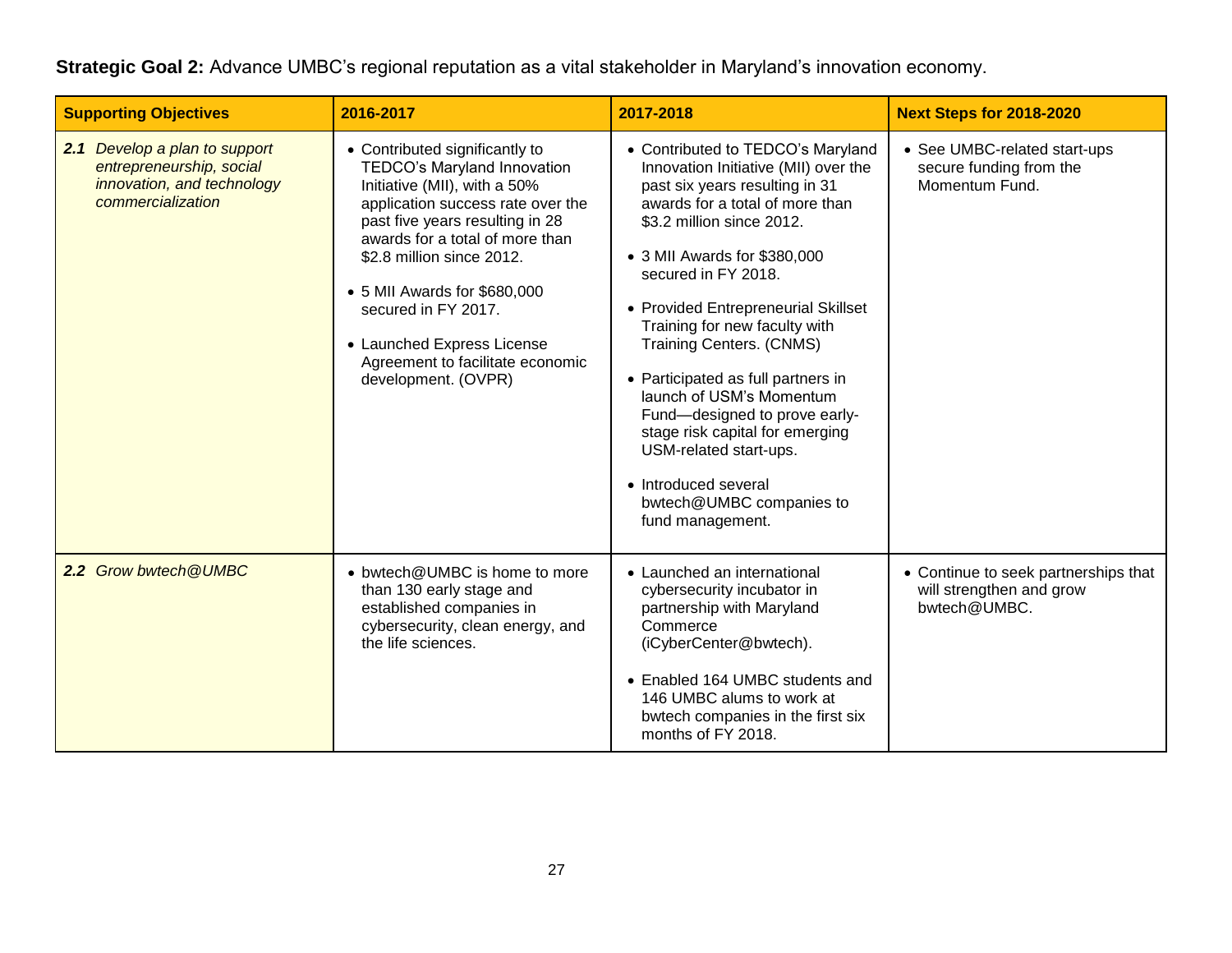| 2.3 Meet Maryland's workforce<br>needs through professional<br>development and continuing<br>education programs | • Increased undergraduate<br>enrollment at the Universities at<br>Shady Grove (USG) by 12 percent<br>from Spring 2016 to Spring 2017.<br>• Added new programs at USG,<br>including the Raptor to Retriever<br>Program to support students from<br>Montgomery College to complete<br>their bachelor's degrees. | • Received MHEC approval for BS<br>in Translational Life Science<br>Technology. (CNMS; DPS)<br>• Revamped MPS programs in<br>Applied Biotechnology. (CNMS;<br>DPS)<br>• Launched MPS programs in Data<br>Science, Technical Management,<br>Entrepreneurship, Innovation &<br>Leadership. (DPS; CNMS;<br>CAHSS; COEIT) | • Launch BS in Translational Life<br>Science Technology. (CNMS;<br>DPS)<br>• Develop BS in Engineering<br>Program, computing programs,<br>and professional master's.<br>(COEIT; DPS)<br>• Develop MPS in Community<br>Leadership. (CAHSS; DPS)<br>• Explore ways to help Johns<br><b>Hopkins Applied Physics</b><br>Laboratory employees to enroll in<br>our graduate programs. (GS)<br>• Integrate non-credit education at<br>Training Centers and for-credit<br>master's and certificate programs.<br>(DFS; GS)<br>• Continue to develop and launch<br>MPS programs to meet Maryland's<br>workforce needs.<br>• Develop workforce training<br>programs by leveraging the new<br>core facilities in the ILSB. (CNMS;<br>Provost; DPS) |
|-----------------------------------------------------------------------------------------------------------------|---------------------------------------------------------------------------------------------------------------------------------------------------------------------------------------------------------------------------------------------------------------------------------------------------------------|-----------------------------------------------------------------------------------------------------------------------------------------------------------------------------------------------------------------------------------------------------------------------------------------------------------------------|----------------------------------------------------------------------------------------------------------------------------------------------------------------------------------------------------------------------------------------------------------------------------------------------------------------------------------------------------------------------------------------------------------------------------------------------------------------------------------------------------------------------------------------------------------------------------------------------------------------------------------------------------------------------------------------------------------------------------------------|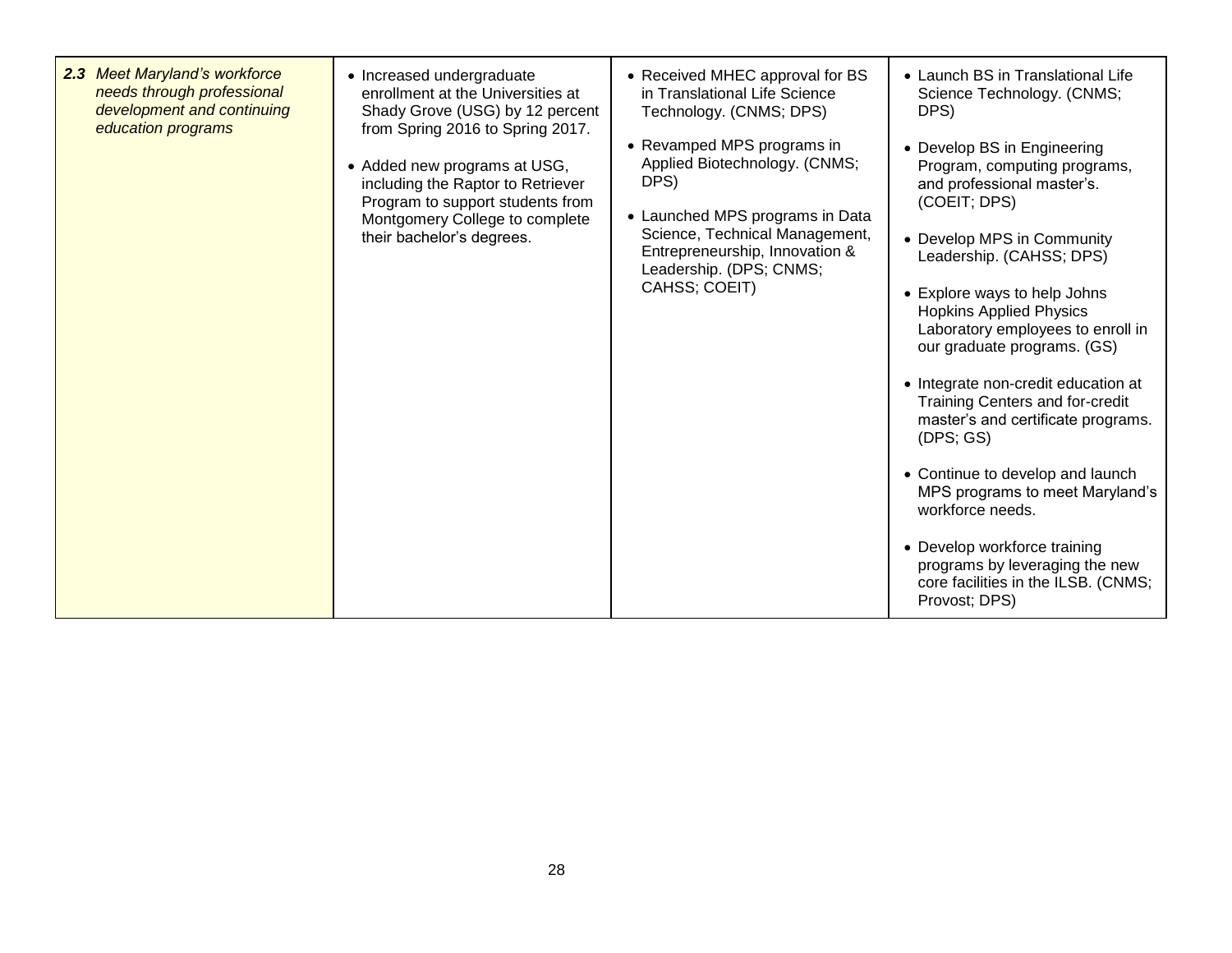**Strategic Goal 3:** Strengthen UMBC's position as an anchor institution for the Greater Baltimore metropolitan region.

| <b>Supporting Objectives</b>                                                              | 2016-2017                                                                                                                                                                           | 2017-2018                                                                                                                                                                                                                                                                                                                                                                                                                                                                                                                                                                                                                              | <b>Next Steps for 2018-2020</b>                                                                                                                                                    |
|-------------------------------------------------------------------------------------------|-------------------------------------------------------------------------------------------------------------------------------------------------------------------------------------|----------------------------------------------------------------------------------------------------------------------------------------------------------------------------------------------------------------------------------------------------------------------------------------------------------------------------------------------------------------------------------------------------------------------------------------------------------------------------------------------------------------------------------------------------------------------------------------------------------------------------------------|------------------------------------------------------------------------------------------------------------------------------------------------------------------------------------|
| 3.1 Establish a community-<br>engagement action team                                      | • BreakingGround, UMBC's<br>campus-wide civic engagement<br>initiative, has supported nearly 70<br>innovative courses and community<br>projects since its 2012 launch.              |                                                                                                                                                                                                                                                                                                                                                                                                                                                                                                                                                                                                                                        |                                                                                                                                                                                    |
| 3.2 Establish relationship with select<br>business and community<br>associations          | • The Choice Program at UMBC<br>was chosen by Starbucks to be the<br>community partner for their new<br>Baltimore City opportunity cafe<br>under construction in East<br>Baltimore. | • Established Sherman Center for<br>Early Learning in Urban<br>Communities to improve STEM,<br>literacy, and mathematics<br>education in early childhood.<br>• Partnered with Northrop Grumman<br>Foundation and Northrop<br><b>Grumman Mission Systems to</b><br>create the new Lakeland<br>Community and STEAM Center.<br>• Implemented a professional<br>development program for math<br>teachers at Lakeland Elementary<br>Middle School and expanded it to<br>four other schools in Baltimore.<br>(UAA)<br>• Offered courses in the Lion<br>Brothers Building. (CAHSS)<br>• Continued working with Walters<br>Art Museum. (CAHSS) | • Develop partnerships with other<br>arts and culture organizations in<br>Baltimore. (CAHSS)<br>• Launch MPS in Community<br>Leadership and minor in Public<br>Humanities. (CAHSS) |
| 3.3 Pursue Regional Institution<br><b>Strategic Enterprise (RISE) Zone</b><br>designation |                                                                                                                                                                                     | • bwtech North and South received<br>Rise Zone designation.                                                                                                                                                                                                                                                                                                                                                                                                                                                                                                                                                                            | • Pursue additional state tax<br>incentives in General Assembly.                                                                                                                   |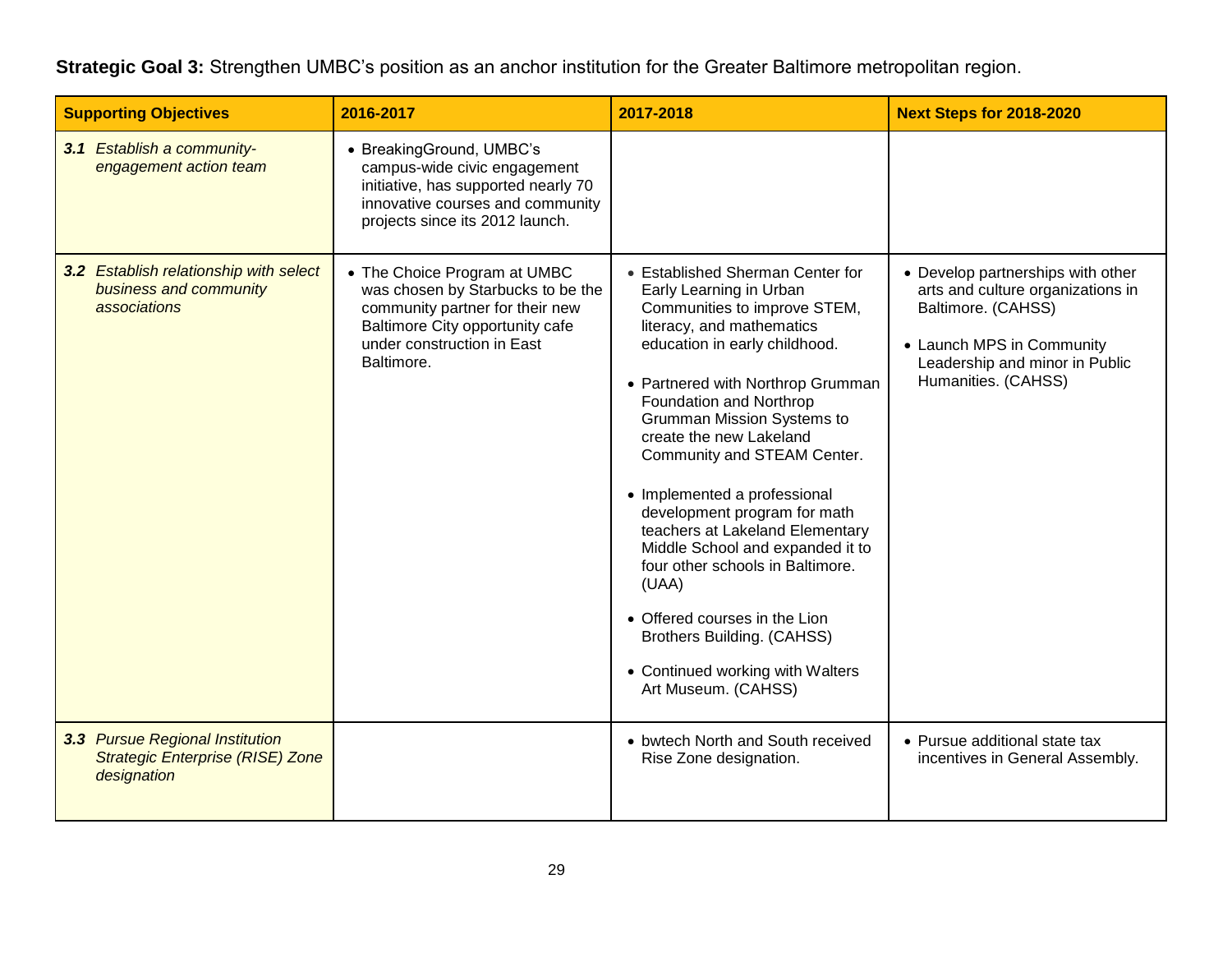| 3.4 Use campus facilities to promote<br>community connections                        | • Offered Summer Enrichment<br>Experiences (SEE) program to 273<br>K-12 students on campus. (DPS).<br>• UMBC was among 10 institutions<br>selected by AAC&U nationwide to<br>establish "Truth, Racial Healing,<br>and Transformation" campus<br>centers focused on developing<br>leaders in support social of racial<br>and social justice. | • Opened the UMBC Event Center.<br>• Enhanced the Office of Extended<br>Learning to offer additional<br>programs for youth and adults,<br>including Summer Enrichment<br>Experiences, Home Visitor<br>Program, How Girls Code, and<br>Maryland Leadership Workshops.<br>(DPS) | • Enhance the Office of Extended<br>Learning to offer year-round non-<br>credit programs for people of all<br>ages. (DPS)<br>• Partner with International<br>Admissions at the University of<br>Maryland, Baltimore to provide<br>prerequisite English training<br>courses. (DPS) |
|--------------------------------------------------------------------------------------|---------------------------------------------------------------------------------------------------------------------------------------------------------------------------------------------------------------------------------------------------------------------------------------------------------------------------------------------|-------------------------------------------------------------------------------------------------------------------------------------------------------------------------------------------------------------------------------------------------------------------------------|-----------------------------------------------------------------------------------------------------------------------------------------------------------------------------------------------------------------------------------------------------------------------------------|
| 3.5 Better communicate availability<br>of campus services and events<br>to community | • Developed a website on Race,<br>Equity, Inclusion, & Justice to<br>provide a calendar of relevant<br>events, a list of courses, and links<br>to campus resources. (CAHSS)<br>• Purchased a new campus-wide<br>ticketing system that will show how<br>many students have attended<br>UMBC's ticketed events. (DOIT)                        | • Reorganized Student Life and<br>Commons staff under one<br>department, Campus Life, with<br>positive results. (SA)<br>• Developed a Diversity & Inclusion<br>website to share our institutional<br>values, resources, and policies.<br>(OIA)                                |                                                                                                                                                                                                                                                                                   |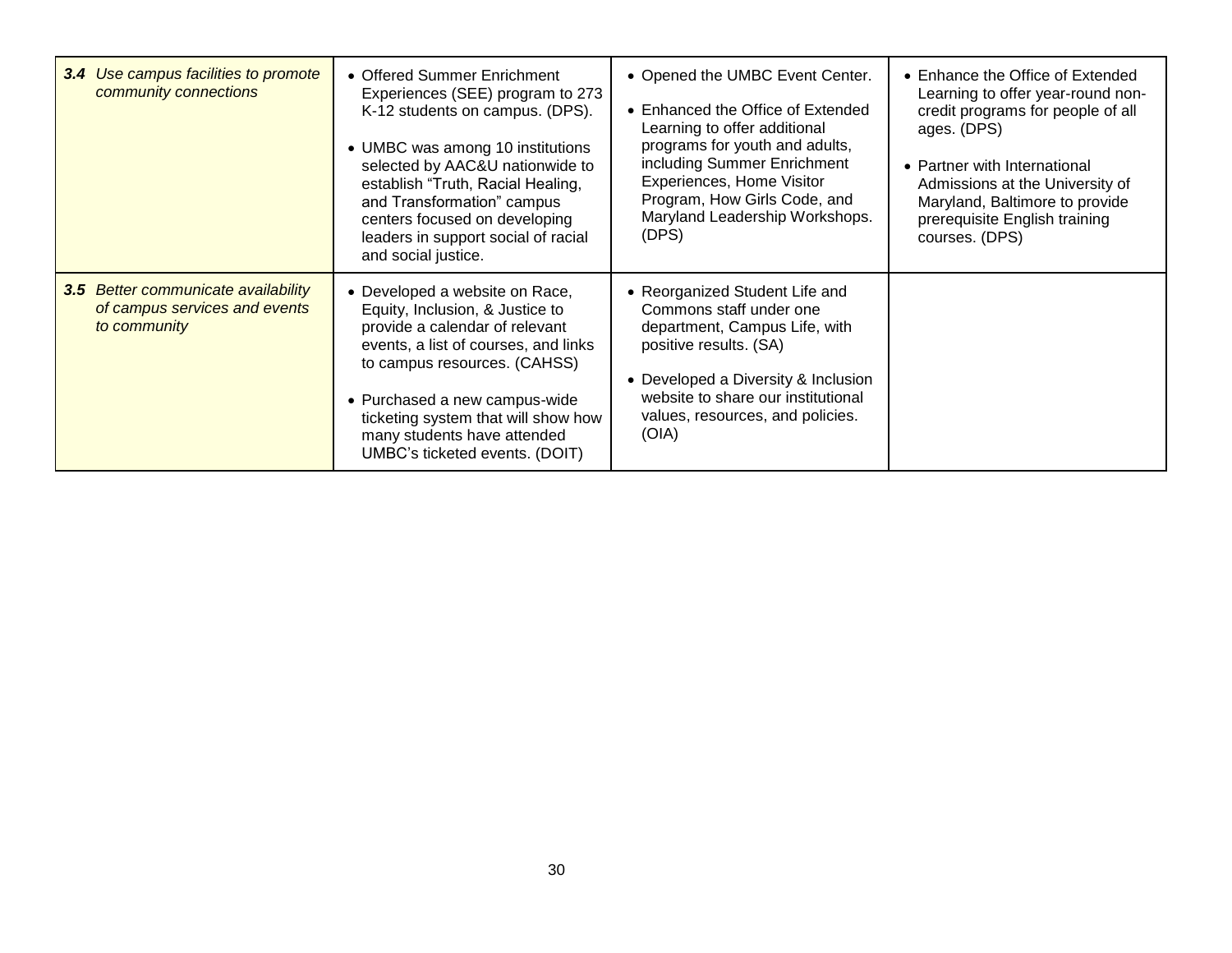# **Foundations**

| 2016-2017                                                                                                                                                                                                                                                                                                                                                                            | 2017-2018                                                                                                                                                                                                                                                                                                                                                                                                                                                                                                                                                                                                                                             | <b>Next Steps for 2018-2020</b>                                                                                                                                                                                                                                                                                                                                                                                                                                                                                                                                                                                                                                                                                                                                                                                                                                                                                                                      |
|--------------------------------------------------------------------------------------------------------------------------------------------------------------------------------------------------------------------------------------------------------------------------------------------------------------------------------------------------------------------------------------|-------------------------------------------------------------------------------------------------------------------------------------------------------------------------------------------------------------------------------------------------------------------------------------------------------------------------------------------------------------------------------------------------------------------------------------------------------------------------------------------------------------------------------------------------------------------------------------------------------------------------------------------------------|------------------------------------------------------------------------------------------------------------------------------------------------------------------------------------------------------------------------------------------------------------------------------------------------------------------------------------------------------------------------------------------------------------------------------------------------------------------------------------------------------------------------------------------------------------------------------------------------------------------------------------------------------------------------------------------------------------------------------------------------------------------------------------------------------------------------------------------------------------------------------------------------------------------------------------------------------|
| • Produced our largest-ever graduating class,<br>with 2,472 bachelor's, 88 doctorate, 631<br>master's, and 124 post-baccalaureate<br>certificate recipients.<br>• Supported students to degree completion<br>through a number of initiatives, including the<br>Senior Degree Completion Fund, which<br>provides micro-grants to support seniors in<br>their last year of study. (EM) | • Various enrollment growth initiatives are in<br>place throughout UMBC, including<br>Summer/Winter programs, new programs,<br>certificates, and degrees, and transfer student<br>success initiatives.<br>• Welcomed our largest-ever class of entering<br>undergraduates (nearly 1,800 freshmen and<br>1,200 transfer students) in Fall 2017.<br>Representing the best of Maryland and beyond,<br>the new freshmen had an average GPA of<br>above 3.8 and competitive test scores.<br>• Produced one of the largest graduating class,<br>with 2,470 bachelor's, 94 doctorate, 665<br>master's, and 121 post-baccalaureate<br>certificate recipients. | • Leverage visibility of NCAA Tournament to<br>expand student recruitment in out-of-state and<br>international markets. (OIA; UAA)<br>• Continue developing new/revised programs in<br>Public Humanities (minor), Community<br>Leadership (MPS), Arts Entrepreneurship<br>(minor track within ENTRE minor), Human<br>Context of Science and Technology<br>(certificate), certificates in Philosophy, MAE in<br>Computer Science Education, undergraduate<br>major in Middle Grades Science. (CAHSS)<br>• Support transfer students by 1) re-purposing a<br>vacant admissions line for transfer student<br>recruiting, 2) dedicating consulting resources in<br>the PeopleSoft 9.2 upgrade for transfer credit<br>evaluation, 3) hiring a full-time transfer credit<br>evaluator, and 4) piloting EAB's Transfer<br>Collaborative Tool. (EM; DOIT)<br>• Continue coordination of international<br>recruitment initiatives. (IES; EM; GS; DPS;<br>OIA) |

**Goal 1**: Effective management of enrollment and enrollment growth to increase net tuition revenue.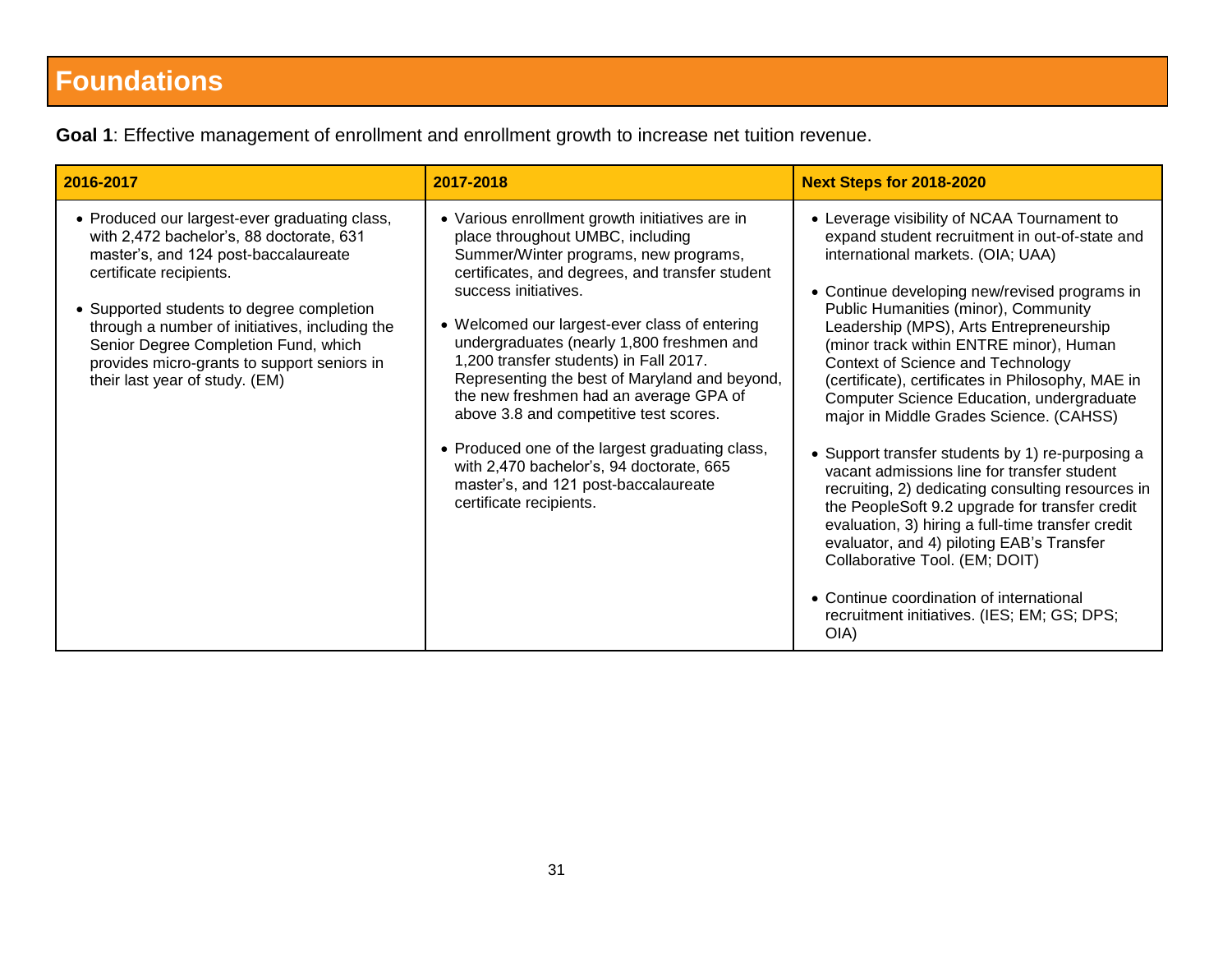**Goal 2**: Successful launch of \$150-million comprehensive campaign, with a goal of endowment surpassing \$100 million and alumni annual giving participation reaching 7 percent.

| 2016-2017                                                                                                                                                                                                                                                                                                                                                                                                                                                                                                                             | 2017-2018                                                                                                                                                                                                                                                                                                                                                                                                                                                                                                                                                                                                                                                                                                                                                                                                                                                                                                                                                                                                                                                | <b>Next Steps for 2018-2020</b>                                                                                                                                                                                                                                                                                                                           |
|---------------------------------------------------------------------------------------------------------------------------------------------------------------------------------------------------------------------------------------------------------------------------------------------------------------------------------------------------------------------------------------------------------------------------------------------------------------------------------------------------------------------------------------|----------------------------------------------------------------------------------------------------------------------------------------------------------------------------------------------------------------------------------------------------------------------------------------------------------------------------------------------------------------------------------------------------------------------------------------------------------------------------------------------------------------------------------------------------------------------------------------------------------------------------------------------------------------------------------------------------------------------------------------------------------------------------------------------------------------------------------------------------------------------------------------------------------------------------------------------------------------------------------------------------------------------------------------------------------|-----------------------------------------------------------------------------------------------------------------------------------------------------------------------------------------------------------------------------------------------------------------------------------------------------------------------------------------------------------|
| • The UMBC endowment reached more than<br>\$87.5 million in FY 2017.<br>• Raised more than \$92 million toward meeting<br>our \$150 million goal.<br>• Raised more than \$14.5 million in gifts and<br>pledges in FY 2017.<br>• Celebrated UMBC's 50 <sup>th</sup> anniversary.<br>• Launched Grit and Greatness Campaign.<br>• Our alumni giving reached a 5-year high in<br>both participation and dollars raised in FY<br>2017.<br>• Successfully concluded two multi-year<br>processes - strategic planning and<br>accreditation. | • The UMBC endowment reached more than \$96<br>million in FY2018. With existing pledges from<br>several of our largest donors, the UMBC<br>endowment will exceed \$105 million.<br>• We are more than 70% of the way toward<br>meeting our \$150 million campaign goal.<br>• Built awareness and excitement about Grit &<br>Greatness: The Campaign for UMBC.<br>• Held UMBC's first Giving Day ("Black & Gold<br>Rush") on February 28. This 24-hour online<br>fundraiser resulted in gifts from more than 1,000<br>donors totaling almost \$100,000.<br>• Saw significant increases in giving from alumni,<br>faculty and staff, and parents. Overall, giving<br>was up by 41% in revenue and donors were up<br>by 13%.<br>• Collectively, alumni have already given or<br>pledged more than \$6 million to the Grit &<br>Greatness Campaign, already surpassing the<br>\$3.3 million total from alumni in our previous<br>campaign.<br>• Secured gifts totaling over \$1.75 million to<br>support undergraduates in the arts and<br>humanities. (OIA) | • Continue to make progress towards UMBC's<br>ambitious campaign goals.<br>• Leverage analytics to drive regional and<br>national alumni engagement and major gifts<br>strategies.<br>• Continue to collaborate with colleges and<br>divisions to develop meaningful cases for<br>support that will inspire sustained philanthropy<br>for UMBC community. |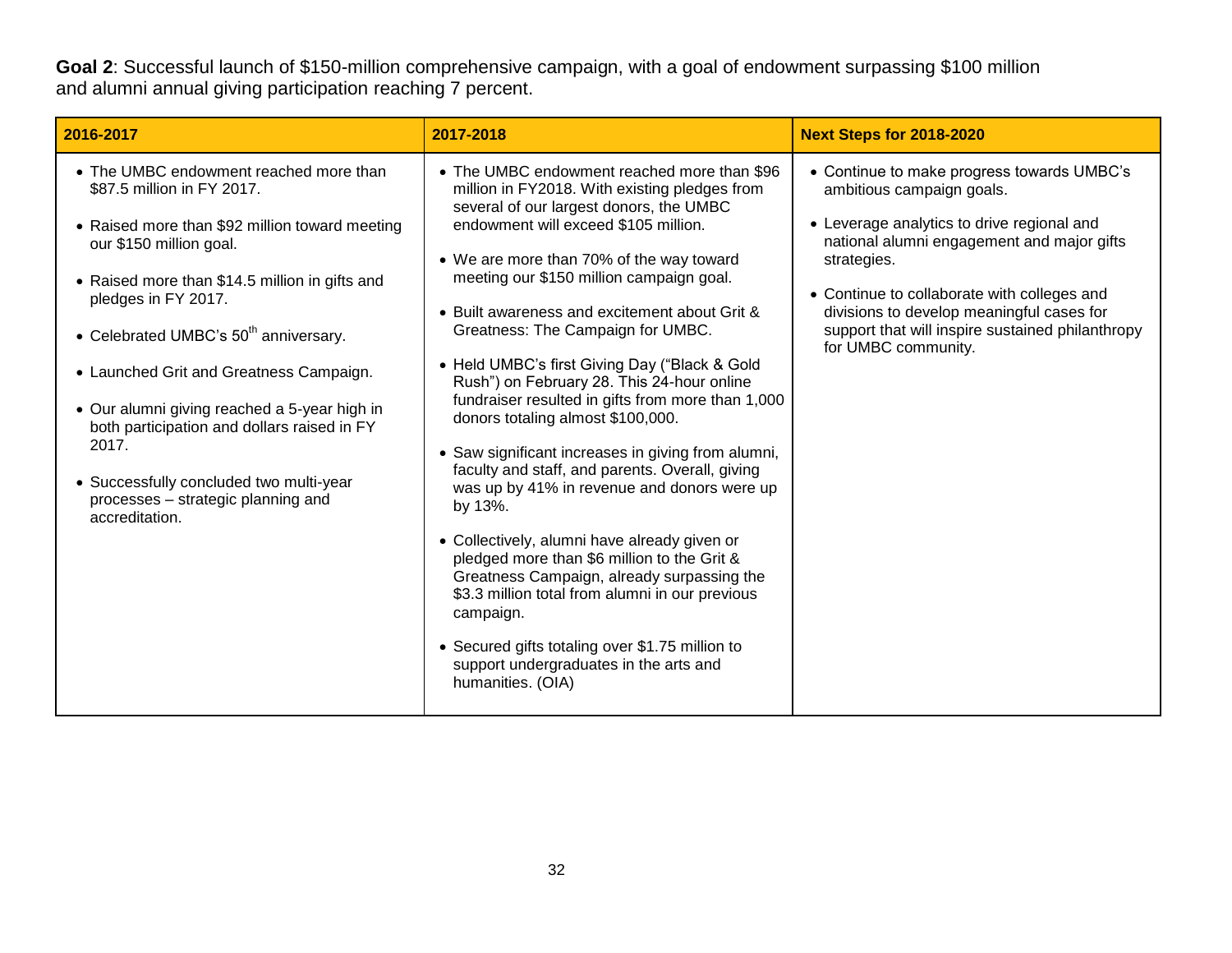**Goal 3**: Demonstrably improve the efficiency of operations and the effectiveness of mission-driven programs and activities to focus resources on what matters most.

| 2016-2017                                                                                                                                                                                                                                                                                                                                                                                                                                                                                                                                                                                                                                               | 2017-2018                                                                                                                                                                                                                                                                                                                                                                                                                                                                                                                                                                                                                                                                  | <b>Next Steps for 2018-2020</b>                                                                                                                                                                           |
|---------------------------------------------------------------------------------------------------------------------------------------------------------------------------------------------------------------------------------------------------------------------------------------------------------------------------------------------------------------------------------------------------------------------------------------------------------------------------------------------------------------------------------------------------------------------------------------------------------------------------------------------------------|----------------------------------------------------------------------------------------------------------------------------------------------------------------------------------------------------------------------------------------------------------------------------------------------------------------------------------------------------------------------------------------------------------------------------------------------------------------------------------------------------------------------------------------------------------------------------------------------------------------------------------------------------------------------------|-----------------------------------------------------------------------------------------------------------------------------------------------------------------------------------------------------------|
| • REX Finance began providing updated<br>financial and payroll reports using the REX<br>data warehouse. (A&F DOIT)<br>• Communicated regularly the goals and benefits<br>of E&E.<br>• Provided training to identify opportunities for<br>savings.<br>• Continued to capture unit-level E&E<br>improvements made each year.<br>• UMBC's carbon emissions have been lowered                                                                                                                                                                                                                                                                               | • Upgraded PeopleSoft Finance from version 8.9<br>to 9.2 and moved all financial reporting to REX.<br>(A&F DOIT)<br>• Purchased new software (Cloudlock) to support<br>security in the cloud and meet USM audit<br>requirements. (DOIT)<br>• Released MyUMBC version 4, which promotes<br>events and community and provides new tools<br>for departments to streamline and improve<br>communication to students. (DOIT; SA; EM)<br>• Rolled out EAB-APS to the college Deans to                                                                                                                                                                                            | • Implement web-based scholarship platform to<br>announce private-donor scholarships to UMBC<br>students, leveraging time and expertise in OIA<br>and Enrollment Management/Scholarships<br>Office. (OIA) |
| by 17% since joining the President's Climate<br>Leadership Commitment in 2007. During the<br>same period, our built space has increased by<br>9% and student enrollment has increased by<br>20%, making the overall decrease in carbon<br>emissions even more significant.<br>• The Climate Action Steering Committee<br>oversaw efforts to reduce UMBC's carbon<br>emissions.<br>• Continued to provide Green Office training and<br>certificate program with staff, the Eco<br>Ambassadors education program and<br>Sustainability leadership program for students,<br>and the annual Sustainability Across<br>Disciplines workshop with instructors. | assist with resource allocation and performance<br>monitoring. (DOIT)<br>• Began transition of financial operations to<br>shared services. (COEIT)<br>• Completed multi-year review and reallocation of<br>operating, adjunct faculty, and graduate<br>assistant funds across CAHSS. (CAHSS)<br>• Developed inaugural training for new<br>Department Chairs and Program Directors.<br>(CAHSS; Provost)<br>• Piloted business and financial analytics to<br>support decision making and assess the impact<br>of our planning decisions. (DOIT; A&F)<br>• Streamlined international undergraduate<br>admissions process via Value Stream Mapping<br>activity. (IES; EM; ELI) |                                                                                                                                                                                                           |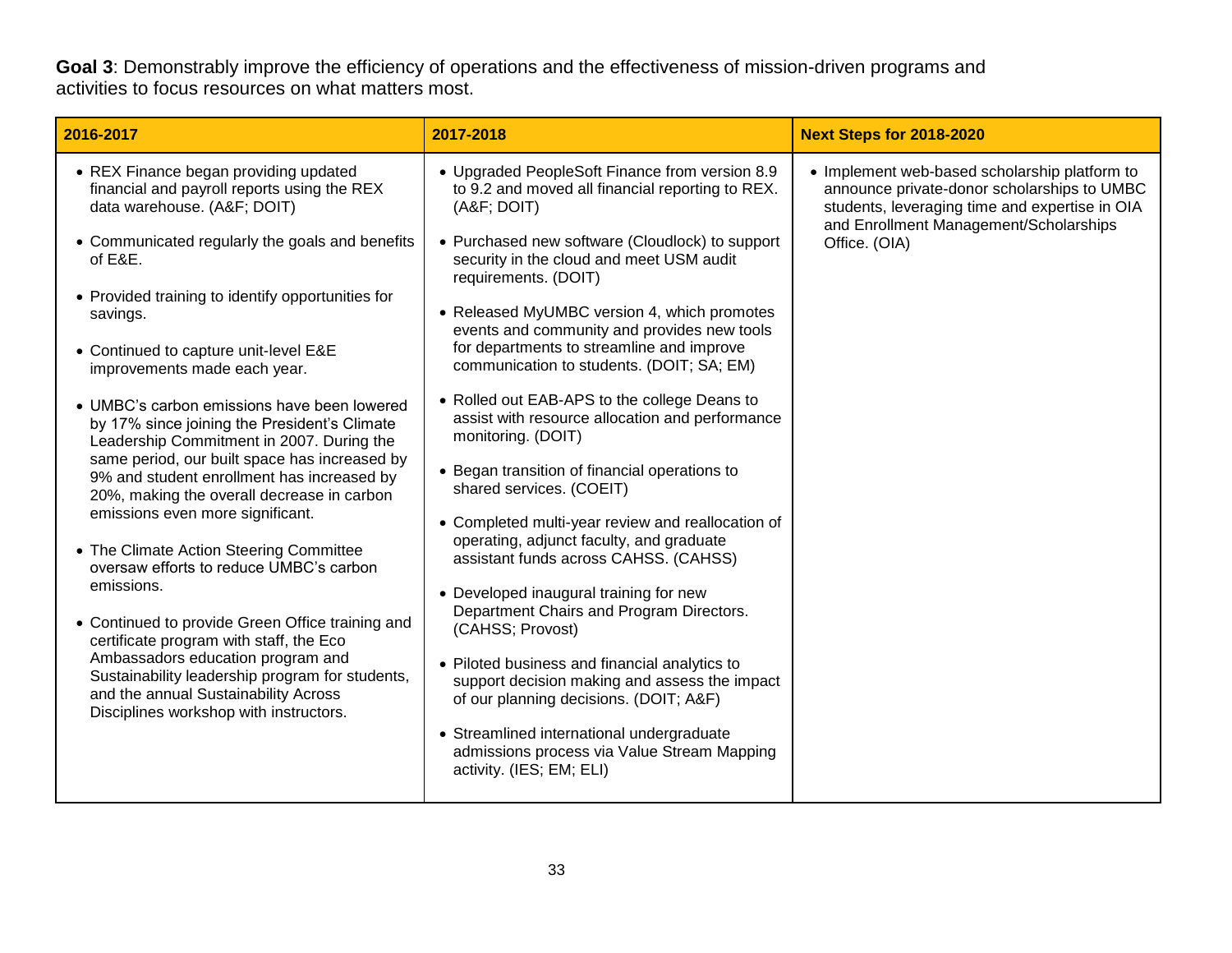#### **UMBC Investment in University Priorities FY2016 – 2019**

Includes only Recurring Strategic Investments (base); Does not Include one-time investments or increases in mandatory expenses \$ in 000s

| <b>The Student Experience</b>             |               |               |               |               |  |
|-------------------------------------------|---------------|---------------|---------------|---------------|--|
|                                           | <b>FY2016</b> | <b>FY2017</b> | <b>FY2018</b> | <b>FY2019</b> |  |
| New faculty hires                         | 231           | 209           | 284           |               |  |
| Enrollment pressure converted to base     | 95            | 100           | 267           | $219*$        |  |
| Expand faculty in high demand programs    |               |               | 100           | 100           |  |
| Life Science Advisor                      | 30            |               |               |               |  |
| Athletics scholarships - tuition increase | 98            |               |               |               |  |
| Title IX compliance                       | 100           |               | 110           |               |  |
|                                           |               | 350           |               |               |  |
| <b>Civitas Student Success Analytics</b>  |               |               | 141           |               |  |
| NROTC implementation                      |               | 12            |               |               |  |
| OUE base budget increase                  |               |               | 100           |               |  |
| Psychologist - Counseling Center          |               |               | 40            |               |  |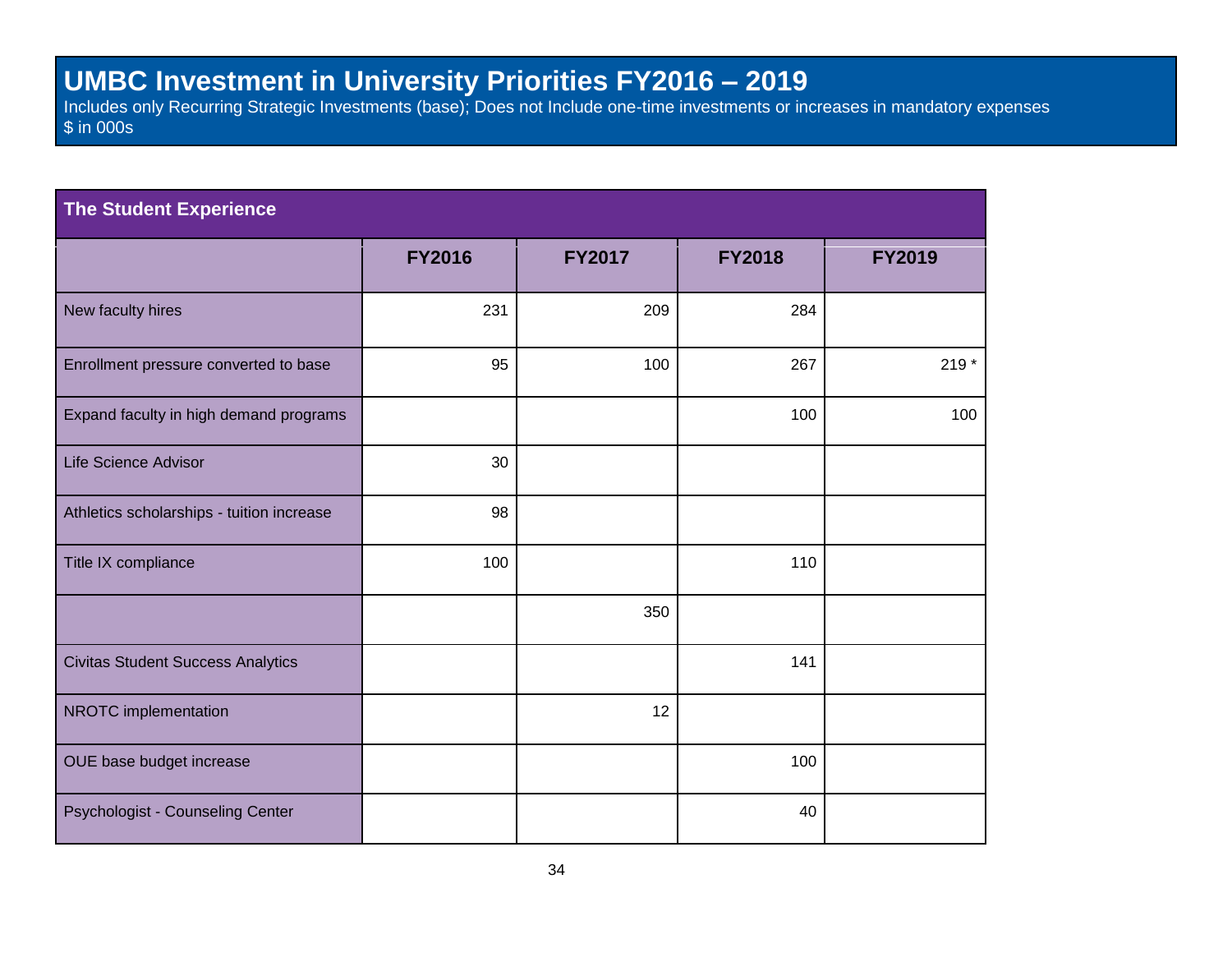| Transfer Credit Evaluator |     |     |       | 75  |
|---------------------------|-----|-----|-------|-----|
| Subtotal                  | 554 | 671 | 1,042 | 394 |

\* Funded one time.

| <b>Innovative Curriculum and Pedagogy</b>                                 |               |               |               |               |  |
|---------------------------------------------------------------------------|---------------|---------------|---------------|---------------|--|
|                                                                           | <b>FY2016</b> | <b>FY2017</b> | <b>FY2018</b> | <b>FY2019</b> |  |
| New faculty hires                                                         | 231           | 208           | 283           |               |  |
| Enrollment pressure converted to base                                     | 95            | 100           | 266           |               |  |
| <b>Faculty Development Center Assessment</b><br>and Evaluation Specialist | 21            | 21            | 100           |               |  |
| <b>Faculty Development Center</b><br><b>Paraprofessional Staff</b>        | 16            |               |               |               |  |
| Subtotal                                                                  | 363           | 329           | 549           |               |  |

| <b>Collective Impact in Research, Scholarship, and Creative Achievement</b> |               |               |               |               |  |
|-----------------------------------------------------------------------------|---------------|---------------|---------------|---------------|--|
|                                                                             | <b>FY2016</b> | <b>FY2017</b> | <b>FY2018</b> | <b>FY2019</b> |  |
| New faculty hires                                                           | 371           | 208           | 283           |               |  |
| Accounting Associate (Provost and VPR)                                      | 33            |               |               |               |  |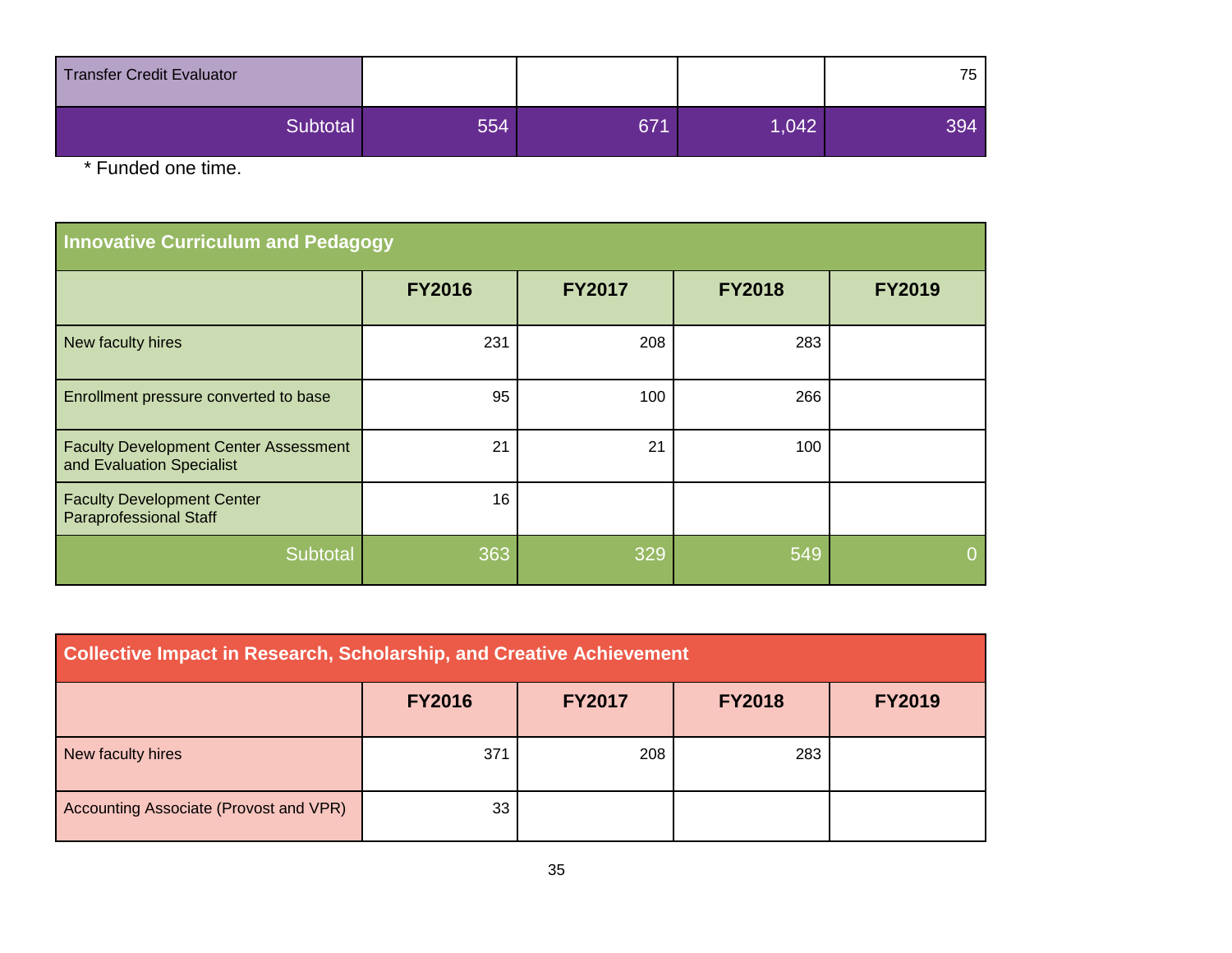| Library (LIMS and subscriptions)            | 110 | 50  | 100 |       |
|---------------------------------------------|-----|-----|-----|-------|
| <b>Executive Director for Cybersecurity</b> |     |     | 125 | 125   |
| Associate Dean - Research                   |     |     | 50  | 50    |
| Health disparities cluster hire             | 143 |     |     |       |
| GA pipeline for research support            |     |     | 200 |       |
| GA tuition waivers and health insurance     | 166 | 229 | 123 |       |
| PAHB theater operating                      | 29  |     |     |       |
| <b>Kuali Research Portal</b>                |     |     |     | 50 ** |
| Office of Center Awards Management          |     |     |     | 300** |
| Core facilities infrastructure              |     |     | 100 | 25 ** |
| Subtotal                                    | 852 | 487 | 981 | 550   |
| ** DRIF                                     |     |     |     |       |

| <b>Foundations</b>               |               |               |               |               |  |  |  |
|----------------------------------|---------------|---------------|---------------|---------------|--|--|--|
|                                  | <b>FY2016</b> | <b>FY2017</b> | <b>FY2018</b> | <b>FY2019</b> |  |  |  |
| <b>Development Officer</b>       | 52            |               |               |               |  |  |  |
| <b>Alumni Relations position</b> |               | 65            |               |               |  |  |  |